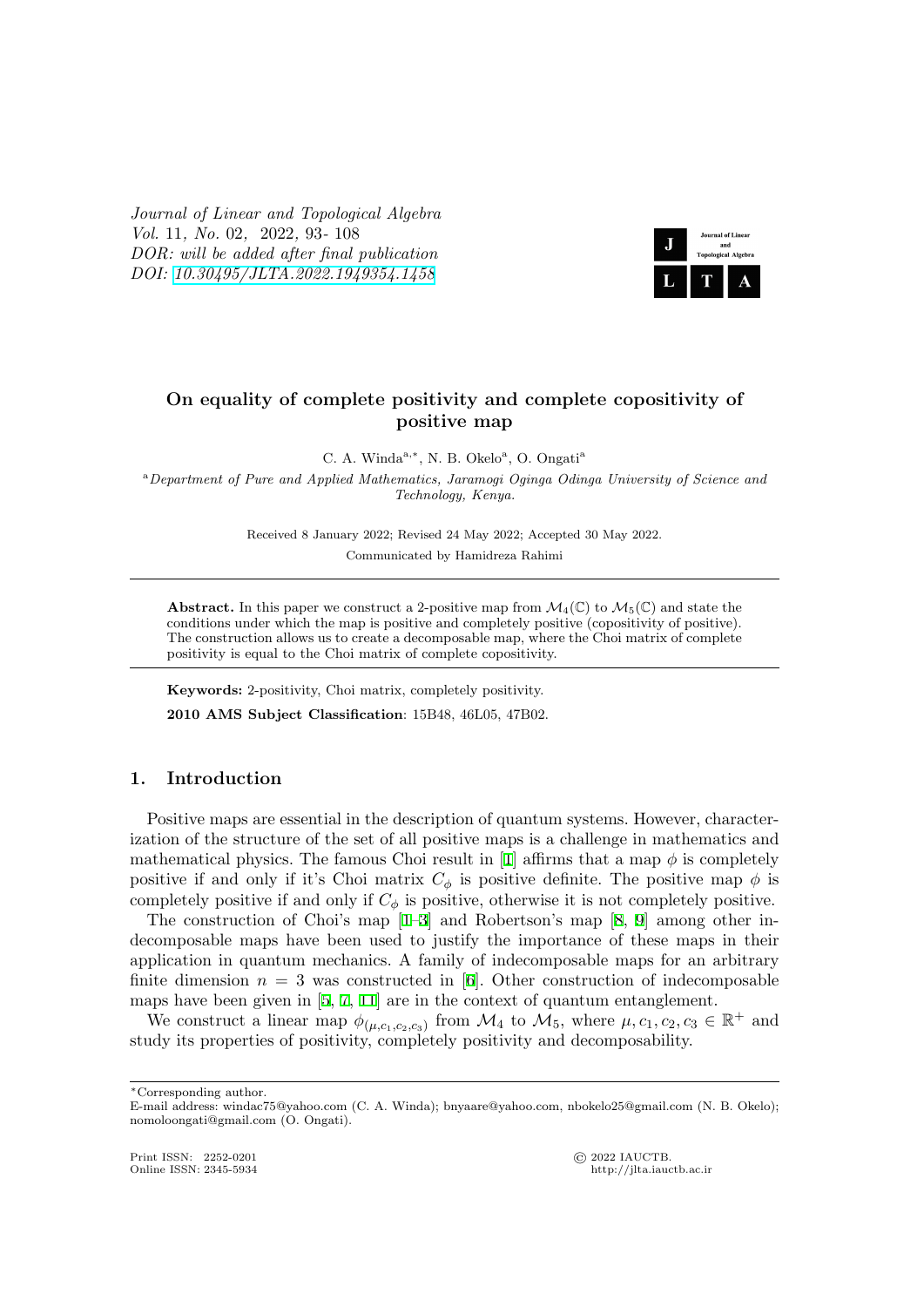By  $\mathcal{M}_n$  we denote the set of positive semidefinite matrices of order *n*; that is,  $A \in \mathcal{M}_n$ . The identity map on  $\mathcal{M}_n(\mathbb{C})$  and the transpose map on  $\mathcal{M}_n(\mathbb{C})$  are denoted by  $\mathcal{I}_n$  and  $\tau_n$ respectively. Let A be a  $n \times n$  square matrix. A is positive semidefinite if, for any vector *x* with real components,  $\langle x, Ax \rangle \geq 0$  for all  $x \in \mathbb{R}^n$  or equivalently, *A* is Hermitian and all its eigenvalues are nonnegative and positive definite if  $\langle x, Ax \rangle > 0$  for all  $x \neq 0$ . linear map  $\phi$  is from  $\mathcal{M}_n(\mathbb{C})$  to  $\mathcal{M}_m(\mathbb{C})$  is called positive if  $\phi(\mathcal{M}_n(\mathbb{C}))^+\subseteq \mathcal{M}_m(\mathbb{C})^+$ . A linear map  $\phi$  form  $\mathcal{M}_n(\mathbb{C})$  to  $\mathcal{M}_m(\mathbb{C})$  is  $k$ *−positive* if  $\mathcal{I}_k \otimes \phi : \mathcal{M}_k \otimes \mathcal{M}_n \longrightarrow \mathcal{M}_k \otimes \mathcal{M}_m$ is positive. On the other hand, a linear map  $\phi$  form  $\mathcal{M}_n(\mathbb{C})$  to  $\mathcal{M}_m(\mathbb{C})$  is *k-copositive* if the map  $\tau_k \otimes \phi : \mathcal{M}_k \otimes \mathcal{M}_n \longrightarrow \mathcal{M}_k \otimes \mathcal{M}_n$  is positive. A linear map  $\phi$  from A to  $\mathbf{B}(\mathcal{H})$ is *k*-decomposable if there are maps  $\phi_1, \phi_2 : A \longrightarrow \mathbf{B}(\mathcal{H})$  such that  $\phi_1$  is *k*-positive,  $\phi_2$ is *k*-copositive and  $\phi = \phi_1 + \phi_2$ .

Let  $X \in \mathcal{M}_n(\mathbb{C})$  be a positive semidefinite matrix written,  $X = \left(x_i x_j^*\right)$ , where  $x_i =$  $(x_1, \ldots, x_n)^T \in \mathbb{C}^n$  is a column vector and  $x_j^*$  is the transpose conjugate(row vector) of *x*<sub>*i*</sub>. The diagonal elements of the positive semidefinite matrix *X* given by  $x_n\bar{x}_n = |x_n|$ are positive real numbers.

**Definition 1.1** Let *X* be a  $4 \times 4$  positive semidefinite matrix with complex entries. Let  $c_1, c_2, c_3 \in \mathbb{R}^+, 0 < \mu < 1$  and  $r \in \mathbb{N}$ . Then we define the positive map  $\phi_{(\mu,c_1,c_2,c_3)}$  as follows:

$$
\phi_{(\mu,c_1,c_2,c_3)} : \mathcal{M}_4(\mathbb{C}) \longrightarrow \mathcal{M}_5(\mathbb{C})
$$

$$
X \mapsto \begin{pmatrix} P_1 & -c_1 x_1 \bar{x}_2 & -c_2 x_1 \bar{x}_3 & 0 & -\mu x_1 \bar{x}_4 \\ -c_1 x_2 \bar{x}_1 & P_2 & -c_2 x_2 \bar{x}_3 & -c_3 x_2 \bar{x}_4 & 0 \\ -c_2 x_3 \bar{x}_1 & -c_2 x_3 \bar{x}_2 & P_3 & -c_3 x_3 \bar{x}_4 & 0 \\ 0 & -c_3 x_4 \bar{x}_2 & -c_3 x_4 \bar{x}_3 & P_4 & 0 \\ -\mu x_4 \bar{x}_1 & 0 & 0 & 0 & P_5 \end{pmatrix}, \tag{1}
$$

where

$$
P_1 = \mu^{-r}(|x_1| + c_1|x_2|\mu^r + c_2|x_3|\mu^r + c_3|x_4|\mu^r),
$$
  
\n
$$
P_2 = \mu^{-r}(|x_2| + c_1|x_3|\mu^r + c_2|x_4|\mu^r + c_3|x_1|\mu^r),
$$
  
\n
$$
P_3 = \mu^{-r}(|x_3| + c_1|x_1|\mu^r + c_2|x_2|\mu^r + c_3|x_3|\mu^r),
$$
  
\n
$$
P_4 = \mu^{-r}(|x_1| + |x_2| + |x_3| + |x_4|),
$$
  
\n
$$
P_5 = \mu^{-r}(|x_4| + c_1|x_1|\mu^r + c_2|x_2|\mu^r + c_3|x_4|\mu^r).
$$

## **2. Positivity**

A linear map  $\phi$  from  $\mathcal{M}_n(\mathbb{C})$  to  $\mathcal{M}_m(\mathbb{C})$  preserving symmetry is positive if the matrices  $\phi(X)$  are positive semidefinite for all positive semidefinite matrices  $X \in \mathcal{M}_n(\mathbb{C})$ . The linear map  $\phi$  is the image of positive semidefinite matrices of rank 1 if the matrix  $x_i x_j^*$ has rank 1. By definition of positive semidefinite matrices, positivity of the map  $\phi$  gives the biquadratic polynomials of  $\phi(X)$ . The linear map  $\phi$  is uniquely determined by the polynomial function  $F(z, x) := z\phi(x_i x_j^*) z^T$  as a biquadratic function in  $x := (x_1, ..., x_n)$ and  $z := (z_1, ..., z_m)$ . The map  $\phi$  is positive if and only if the biquadratic form  $F(z, x)$  is a biquadratic function.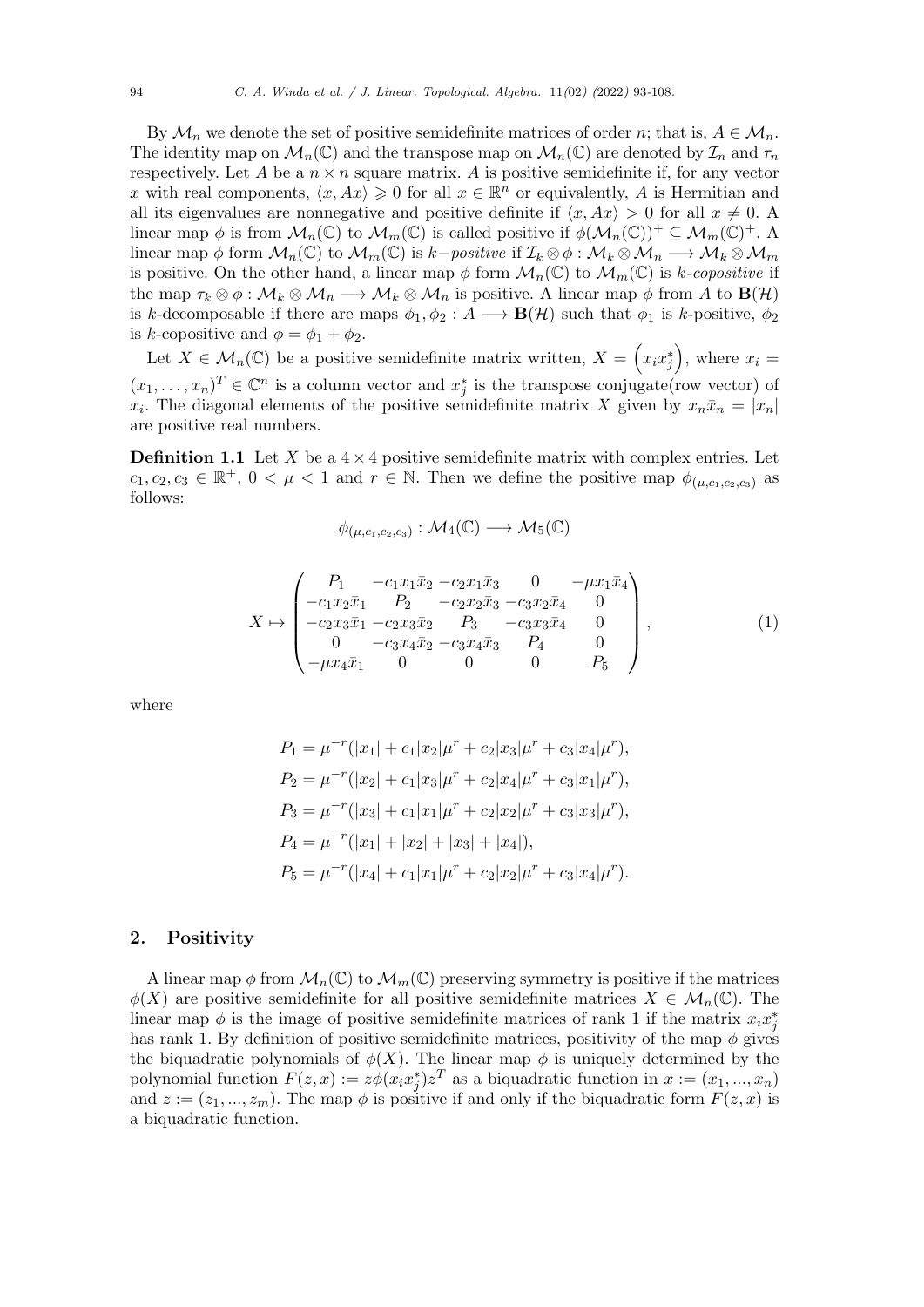**Lemma 2.1** Let  $0 < \mu < 1$  and  $c_1, c_2, c_3 \geq 0$ . Then the function

$$
F(z_1, z_2, z_3, z_4, z_5, t)
$$
  
=  $c_3|t|z_1^2 + (c_3 + c_2|t| - 2\mu^r c_2^2)z_2^2 + (c_1|t| + c_3)z_3^2 + (3\mu^{-r} + \mu^{-r}|t| - 3\mu^r c_3 \text{Re}(t)^2)z_4^2$   
+  $(c_1 + c_2 + c_3 + |t|\mu^{-r} - \mu^{2+r} \text{Re}(t)^2)z_5^2 + c_1(z_1 - z_2)^2 + c_2(z_1 - z_3)^2 + \frac{\mu^{-r}}{2}(z_3 - 2\mu^r c_2 z_2)^2$   
+  $\mu^{-r}(z_2 - 2\mu^r c_3 \text{Re}(t)z_4)^2 + \mu^{-r}(z_3 - 2\mu^r c_3 \text{Re}(t)z_4)^2 + \mu^{-r}(z_1 - \mu^{1+r} \text{Re}(t)z_5)^2$ 

is positive semidefinite for every  $z_1, z_2, z_3, z_4, z_5$  and  $t \in \mathbb{C}$  whenever it satisfy the inequalities

<span id="page-2-0"></span>
$$
\mu^{-r} \geqslant 2c_3,\tag{2}
$$

$$
\mu^{-r} \geqslant 2c_1,\tag{3}
$$

$$
c_1 \geqslant c_2,\tag{4}
$$

$$
c_1\mu^{-r} \geqslant c_2^2. \tag{5}
$$

# **Proof.** If  $z_1 = 0$ , then

$$
F(0, z_2, z_3, z_4, z_5, t)
$$
  
=  $\mu^{-r}(1 + c_1\mu^r + c_2|t|\mu^r + c_3\mu^r)z_2^2 + \mu^{-r}(1 + c_1|t|\mu^r + c_2\mu^r + c_3\mu^r)z_3^2 + \mu^{-r}(3 + |t|)z_4^2$   
+  $\mu^{-r}(|t| + c_1\mu^r + c_2\mu^r + c_3\mu^r)z_5^2 - 2c_2z_2z_3 - 2c_3 \text{Re}(t)z_2z_4 - 2c_3 \text{Re}(t)z_3z_4$   
=  $\mu^{-r}(1 + c_1\mu^r)z_2^2 + \mu^{-r}(1 + c_1|t|\mu^r)z_3^2 + 3\mu^{-r}z_4^2 + \mu^{-r}(|t| + c_1\mu^r + c_2\mu^r + c_3\mu^r)z_5^2$   
+  $c_2(z_3 - c_2)^2 + c_2(|t| - 1)z_2^2 + c_3(z_2 - \text{Re}(t)z_4)^2 + (\mu^{-r}\frac{|t|}{2} - c_3 \text{Re}(t)^2)z_4^2$   
+  $c_3(z_3 - \text{Re}(t)z_4)^2 + (\mu^{-r}\frac{|t|}{2} - c_3 \text{Re}(t)^2)z_4^2$ .

From the coefficients of  $z_2^2$  and  $z_4^2$ , we have

$$
\mu^{-r} + c_1 + c_2|t| - c_2 = \mu^{-r} + (c_1 - c_2) + c_2|t|,
$$
  
\n
$$
3\mu^{-r} + \mu^{-r}|t| - 2c_3 \text{Re}(t)^2 = 3\mu^{-r} + \mu^{-r}(|x|^2 + |y|^2) - 2c_3|x|^2,
$$

respectively. The function  $F(0, z_2, z_3, z_4, z_5, t)$  is positive whenever it satisfy the inequalities  $\mu^{-r} \geq c_2$  and  $\mu^{-r} \geq 2c_3$ .

If  $z_2 = 0$ , then

$$
F(z_1, 0, z_3, z_4, z_5, t)
$$
  
=  $\mu^{-r} (1 + c_1 \mu^r + c_2 \mu^r + c_3 |t| \mu^r) z_1^2 + \mu^{-r} (1 + c_1 |t| \mu^r + c_2 \mu^r + c_3 \mu^r) z_3^2 + \mu^{-r} (3 + |t|) z_4^2$   
+  $\mu^{-r} (|t| + c_1 \mu^r + c_2 \mu^r + c_3 \mu^r) z_5^2 - 2c_2 z_1 z_3 - 2c_3 \text{Re}(t) z_3 z_4 - 2\mu \text{Re}(t) z_1 z_5$   
=  $(c_1 + c_3 |t|) z_1^2 + (c_1 |t| + c_3) z_3^2 + 3\mu^{-r} z_4^2 + (c_1 + c_2 + c_3) z_5^2 + c_2 (z_1 - z_3)^2$   
+  $\mu^{-r} (z_3 - \mu^r c_3 \text{Re}(t) z_4)^2 + (\mu^{-r} |t| - \mu^r c_3^2 \text{Re}(t)^2) z_4^2$   
+  $\mu^{-r} (z_1 - \mu^{1+r} \text{Re}(t) z_5)^2 + (\mu^{-r} |t| - \mu^{2+r} \text{Re}(t)^2) z_5^2 \ge 0.$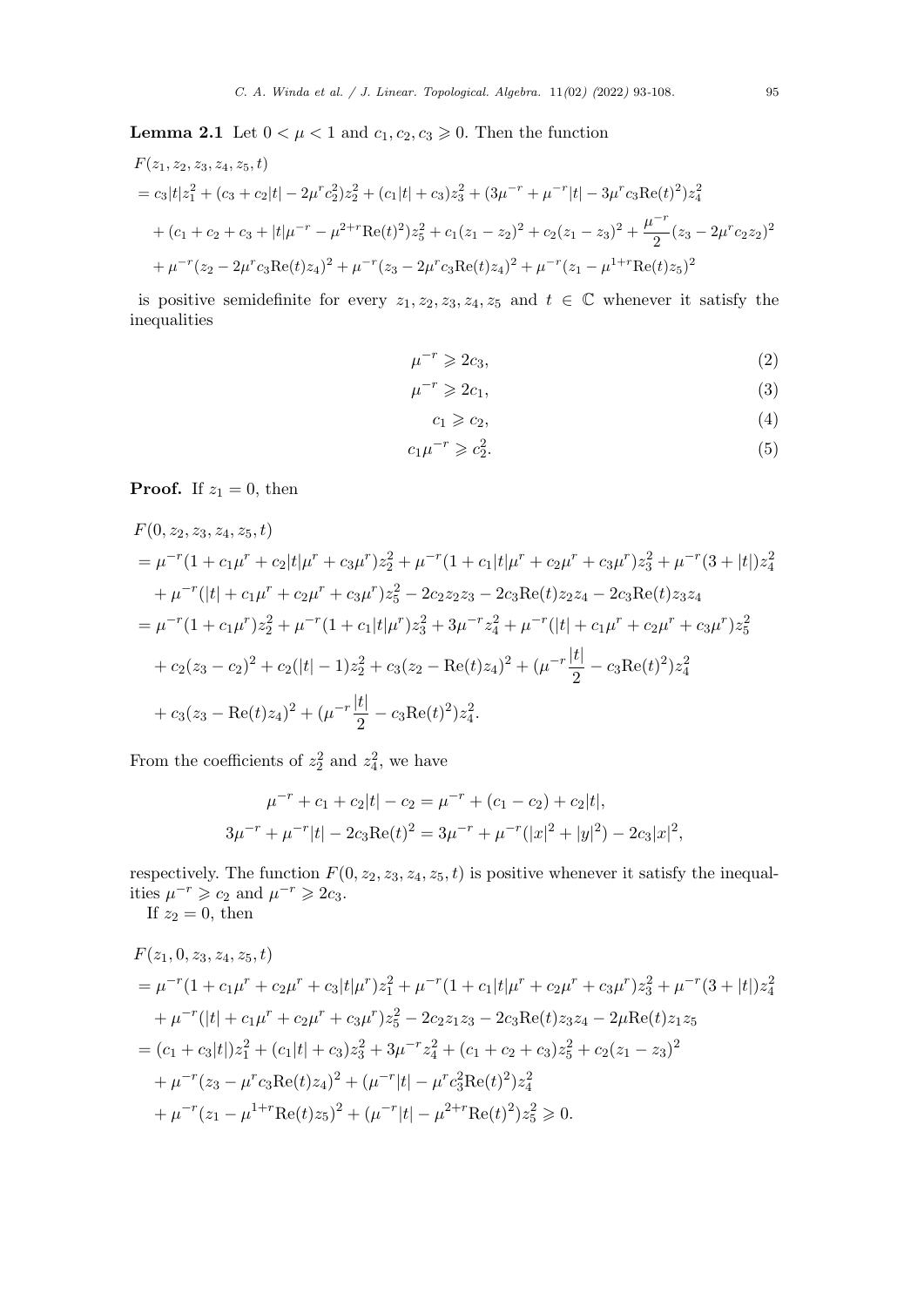The coefficients of  $z_4^2$  satisfy the inequality

$$
\mu^{-2r}(3+|t|) - c_3^2 \text{Re}(t)^2 = 3\mu^{-2r} + \mu^{-2r}(|x|^2 + |y|^2) - c_3^2 |x|^2 \ge 0
$$

whenever  $(2)$  hold.

If  $z_3 = 0$ , then

$$
F(z_1, z_2, 0, z_4, z_5, t)
$$
  
=  $\mu^{-r} (1 + c_1 \mu^r + c_2 \mu^r + c_3 |t| \mu^r) z_1^2 + \mu^{-r} (1 + c_1 \mu^r + c_2 |t| \mu^r + c_3 \mu^r) z_2^2 + \mu^{-r} (3 + |t|) z_4^2$   
+  $\mu^{-r} (|t| + c_1 \mu^r + c_2 \mu^r + c_3 \mu^r) z_5^2 - 2c_1 z_1 z_2 - 2c_3 \text{Re}(t) z_2 z_4 - 2\mu \text{Re}(t) z_1 z_5$   
=  $(c_2 + c_3 |t|) z_1^2 + (c_1 + c_2 |t|) z_2^2 + 3\mu^{-r} z_4^2 + (c_1 + c_2 + c_3) z_5^2 + c_1 (z_1 - z_2)^2$   
+  $(c_3 - c_1) z_2^2 + \mu^{-r} (z_2 - \mu^r c_3 \text{Re}(t) z_4)^2 + (\mu^{-r} |t| - \mu^r c_3^2 \text{Re}(t)^2) z_4^2$   
+  $\mu^{-r} (z_1 - \mu^{1+r} \text{Re}(t) z_5)^2 + (\mu^{-r} |t| - \mu^{2+r} \text{Re}(t)^2) z_5^2 \ge 0.$ 

The coefficients of  $z_4^2$  satisfy the inequality (2).

If 
$$
z_4 = 0
$$
, then

$$
F(z_1, z_2, z_3, 0, z_5, t)
$$
  
=  $\mu^{-r} (1 + c_1 \mu^r + c_2 \mu^r + c_3 |t| \mu^r) z_1^2 + \mu^{-r} (1 + c_1 \mu^r + c_2 |t| \mu^r + c_3 \mu^r) z_2^2 + \mu^{-r} (1 + c_1 |t| \mu^r + c_2 \mu^r$   
+  $c_3 \mu^r) z_3^2 + \mu^{-r} (|t| + c_1 \mu^r + c_2 \mu^r + c_3 \mu^r) z_5^2 - 2c_1 z_1 z_2 - 2c_2 z_1 z_3 - 2c_2 z_2 z_3 - 2\mu \text{Re}(t) z_1 z_5$   
=  $c_3 |t| z_1^2 + c_1 z_2^2 + \mu^{-r} (1 + c_1 |t| \mu^r + c_3 \mu^r) z_3^2 + \mu^{-r} (|t| + c_1 \mu^r + c_2 \mu^r + c_3 \mu^r) z_5^2$   
+  $c_1 (z_1 - z_2)^2 + c_2 (z_1 - z_3)^2 + \mu^{-r} (z_3 - \mu^r c_2 z_2)^2 + (c_2 |t| - \mu^r c_2^2) z_2^2$   
+  $\mu^{-r} (z_1 - \mu^{1+r} \text{Re}(t) z_5)^2 + (\mu^{-r} |t| - \mu^{2+r} \text{Re}(t)^2) z_5^2 \ge 0.$ 

The function  $F(z_1, z_2, z_3, 0, z_5, t)$  is positive if the coefficients of  $z_2^2$  satisfy the inequality (5).

If 
$$
z_5 = 0
$$
, then

$$
F(z_1, z_2, z_3, z_4, 0, t)
$$
  
=  $\mu^{-r} (1 + c_1 \mu^r + c_2 \mu^r + c_3 |t| \mu^r) z_1^2 + \mu^{-r} (1 + c_1 \mu^r + c_2 |t| \mu^r + c_3 \mu^r) z_2^2$   
+  $\mu^{-r} (1 + c_1 |t| \mu^r + c_2 \mu^r + c_3 \mu^r) z_3^2 + \mu^{-r} (3 + |t|) z_4^2$   
-  $2c_1 z_1 z_2 - 2c_2 z_1 z_3 - 2c_2 z_2 z_3 - 2c_3 \text{Re}(t) z_2 z_4 - 2c_3 \text{Re}(t) z_3 z_4$   
=  $\mu^{-r} (1 + c_3 |t| \mu^r) z_1^2 + c_3 z_2^2 + \mu^{-r} z_3^2 + 3\mu^{-r} z_4^2 + c_1 (z_1 - z_2)^2 + c_2 (z_1 - z_3)^2$   
+  $c_2 (|t|z_2 - z_3)^2 + (c_1 |t| - c_2) z_3^2 + \mu^{-r} (z_2 - c_1 \mu^r \text{Re}(t) z_4)^2 + (\mu^{-r} \frac{|t|}{2} - \mu^r c_1^2 \text{Re}(t)^2) z_4^2$   
+  $c_3 (z_3 - \text{Re}(t) z_4)^2 + (\mu^{-r} \frac{|t|}{2} - c_3 \text{Re}(t)^2) z_4^2$ .

The function  $F(z_1, z_2, z_3, z_4, 0, t)$  is positive whenever the coefficients of  $z_3^2$  satisfy (4) while the coefficients  $z_4^2$  satisfy the inequalities (2) and (3).

Now let  $z_i \neq 0, i = 1, 2, 3, 4, 5$  and assume that there exist  $z_1, z_2, z_3, z_4, z_5 \in \mathbb{R}$  and  $t \in \mathbb{C}$  such that  $z_1 \neq 0$  and  $F(z_1, z_2, z_3, z_4, z_5, t) < 0$ . Since  $0 < \mu < 1$  and  $c_1, c_2 \geq 0$ ,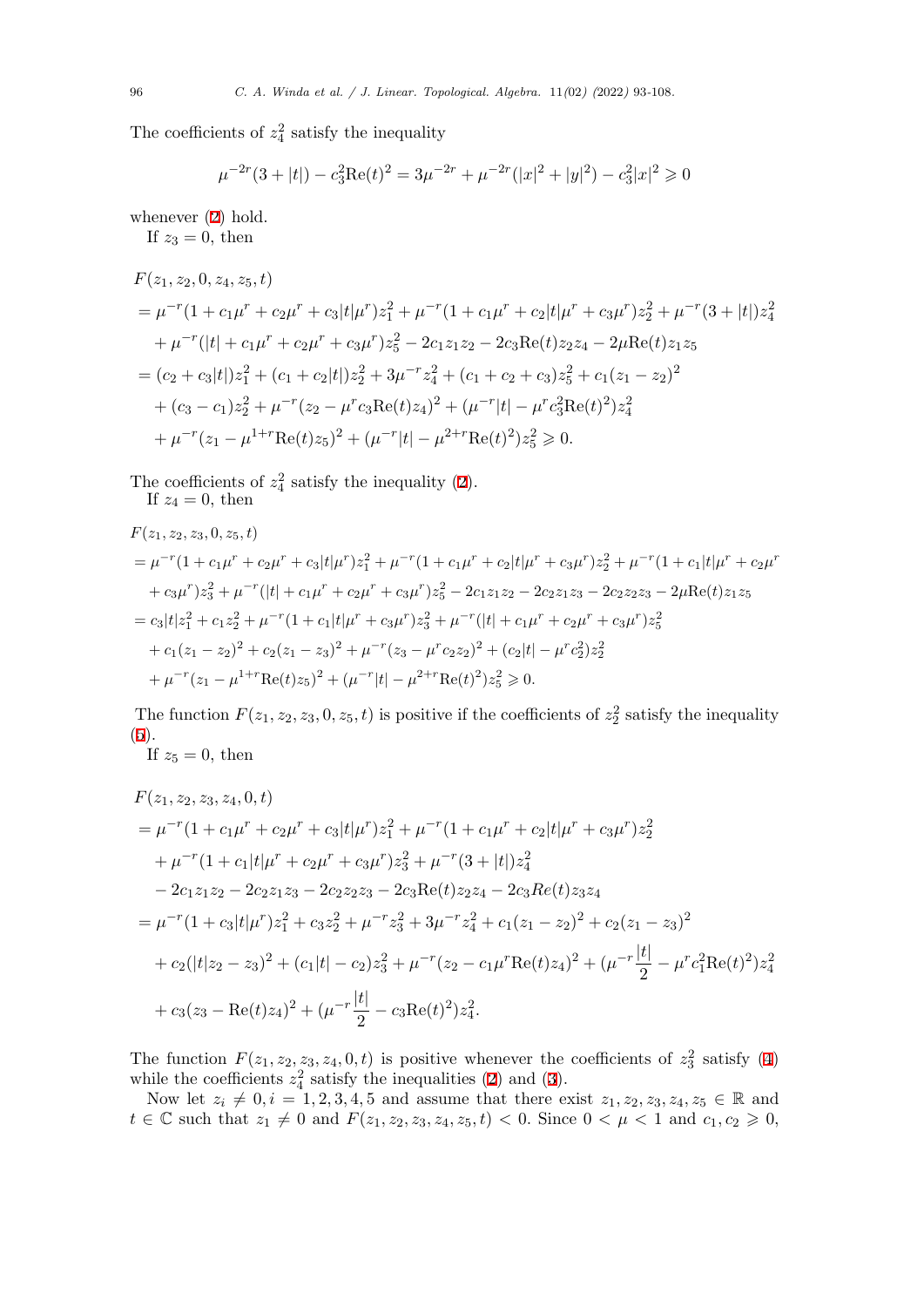then

$$
F(z_1, z_2, z_3, z_4, z_5, t)
$$
  
=  $\mu^{-r} (1 + c_1 \mu^r + c_2 \mu^r + c_3 |t| \mu^r) z_1^2 + \mu^{-r} (1 + c_1 \mu^r + c_2 |t| \mu^r + c_3 \mu^r) z_2^2$   
+  $\mu^{-r} (1 + c_1 |t| \mu^r + c_2 \mu^r + c_3 \mu^r) z_3^2 + \mu^{-r} (3 + |t|) z_4^2 + \mu^{-r} (|t| + c_1 \mu^r + c_2 \mu^r + c_3 \mu^r) z_5^2$   
-  $2c_1 z_1 z_2 - 2c_2 z_1 z_3 - 2c_2 z_2 z_3 - 2c_3 \text{Re}(t) z_2 z_4 - 2c_3 \text{Re}(t) z_3 z_4 - 2\mu \text{Re}(t) z_1 z_5$   
=  $c_3 |t| z_1^2 + \mu^{-r} z_2^2 + \mu^{-r} z_3^2 + 3\mu^{-r} z_4^2 + (c_1 + c_2 + c_3) z_5^2 + c_1 (z_1 - z_2)^2 + c_2 (c_1 - c_3)^2$   
+  $c_2 (|t| z_2 - z_3)^2 + (c_1 |t| - c_2) z_3^2 + c_3 (z_2 - \text{Re}(t) z_4)^2 + (\mu^{-r} \frac{|t|}{2} - c_3 \text{Re}(t)^2) z_4^2$   
+  $c_3 (z_3 - \text{Re}(t) z_4)^2 + (\mu^{-r} \frac{|t|}{2} - c_3 \text{Re}(t)^2) z_4^2$   
+  $\mu^{-r} (z_1 - \mu^{1+r} \text{Re}(t) z_5)^2 + (|t| \mu^{-r} - \mu^{2+r} \text{Re}(t)^2) z_5^2 < 0.$ 

The function  $F(z_1, z_2, z_3, z_4, z_5, t) < 0$  is a contradiction when the inequalities (2) and  $(4)$  hold. Thus,  $F(z_1, z_2, z_3, z_4, z_5, t) \geq 0$  for every  $z_1, z_2, z_3, z_4, z_5 \in \mathbb{R}$  and  $t \in \mathbb{C}$   $\blacksquare$ 

**Proposition 2.2** Let  $\phi_{(\mu,c_1,c_2,c_3)}$  satisfy the conditions in Lemma 2.1. The linear map  $\phi_{(\mu,c_1,c_2,c_3)}$  is positive if  $c_1 \geqslant c_2$ .

<span id="page-4-0"></span>**[Pr](#page-2-0)oof.** We need to show that

$$
\phi_{(\mu,c_1,c_2,c_3)}\left(\begin{pmatrix}q\\s\\u\\t\end{pmatrix}\left(\bar{q}\,\bar{s}\,\bar{u}\,\bar{t}\right)\right)\in\mathcal{M}_5^+
$$

for every  $q, s, u, t \in \mathbb{C}$ ; that is,

$$
\begin{pmatrix} z_1 \\ z_2 \\ z_3 \\ z_4 \\ z_5 \end{pmatrix}^T \begin{pmatrix} p_1 & -c_1 q \bar{s} & -c_2 q \bar{u} & 0 & -\mu q \bar{t} \\ -c_1 s \bar{q} & p_2 & -c_2 s \bar{u} & -c_3 s \bar{t} & 0 \\ -c_2 u \bar{q} & -c_2 u \bar{s} & p_3 & -c_3 u \bar{t} & 0 \\ 0 & -c_3 t \bar{s} & -c_3 t \bar{u} & p_4 & 0 \\ -\mu t \bar{q} & 0 & 0 & 0 & p_5 \end{pmatrix} \begin{pmatrix} z_1 \\ z_2 \\ z_3 \\ z_4 \\ z_5 \end{pmatrix} \ge 0, \qquad (6)
$$

where

$$
p_1 = \mu^{-r}(|q| + |s|c_1\mu^r + |u|c_2\mu^r + c_3|t|\mu^r),
$$
  
\n
$$
p_2 = \mu^{-r}(|s| + |u|c_1\mu^r + c_2|t|\mu^r + |q|c_3\mu^r),
$$
  
\n
$$
p_3 = \mu^{-r}(|u| + c_1|t|\mu^r + |q|c_2\mu^r + |s|c_3\mu^r),
$$
  
\n
$$
p_4 = \mu^{-r}(|q| + |s| + |u| + |t|),
$$
  
\n
$$
p_5 = \mu^{-r}(|t| + |q|c_1\mu^r + |s|c_2\mu^r + |u|c_3\mu^r)
$$

for every  $z_1, z_2, z_3, z_4, z_5 \in \mathbb{R}$  and  $q, s, u, t \in \mathbb{C}$ .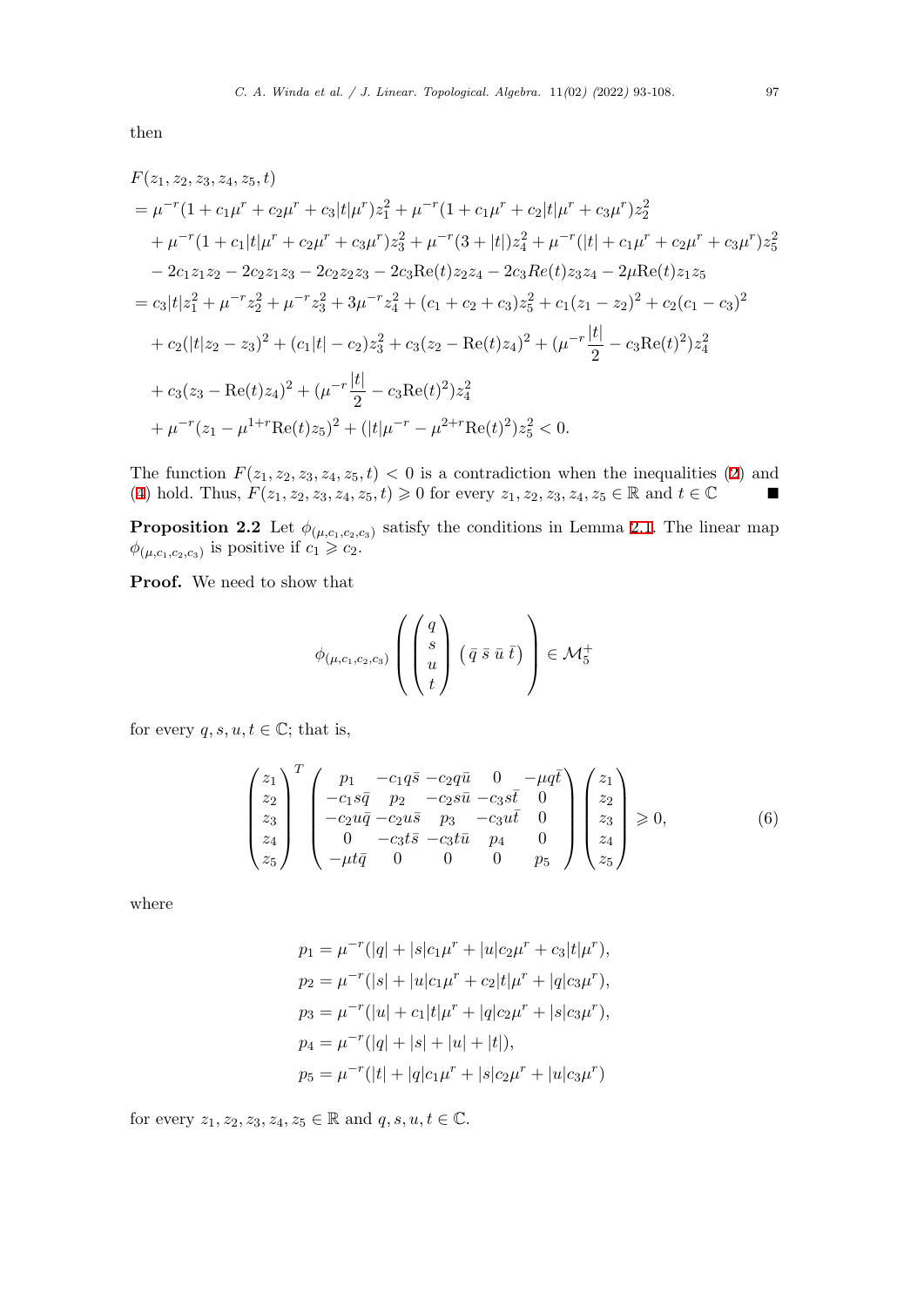For *q*, *s* and *u* are not equal to zero, assume that  $q = s = u = 1$ . Then, by Lemma 2.1,

$$
z^T \phi_{(\mu,c_1,c_2,c_3)} \left( \begin{pmatrix} 1 \\ 1 \\ 1 \\ t \end{pmatrix} (1 \ 1 \ 1 \ \bar{t}) \right) z
$$

is positive for every  $z = (z_1, z_2, z_3, z_4, z_5) \in \mathbb{R}^5$  and  $t \in \mathbb{C}$ . Taking  $q = s = u = 0$ , we have

$$
c_3|t|z_1^2 + c_2|t|z_2^2 + c_1|t|z_3^2 + \mu^{-r}|t|z_4^2 + \mu^{-r}|t|z_5^2 \ge 0.
$$

If  $u = 0$  and  $0 < \mu < 1$ , then

$$
\mu^{-r}(1 + c_1\mu^r + c_3|t|\mu^r)z_1^2 + \mu^{-r}(1 + c_2|t|\mu^r + c_3\mu^r)z_2^2 + (c_1|t| + c_2 + c_3)z_3^2
$$
  
+ 
$$
\mu^{-r}(2 + |t|)z_4^2 + \mu^{-r}(|t| + c_1\mu^r + c_2\mu^r)z_5^2 - 2c_1z_1z_2 - 2c_3 \text{Re}(t)z_2z_4 - 2\mu \text{Re}(t)z_1z_5
$$
  
= 
$$
c_3|t|z_1^2 + \mu^{-r}(1 + c_2|t|)z_2^2 + (c_1|t| + c_2 + c_3)z_3^2 + 2\mu^{-r}z_4^2 + (c_1 + c_2)z_5^2
$$
  
+ 
$$
c_1(z_1 - z_2)^2 + (\mu^{-r} - c_1)z_2^2 + c_3(z_2 - \text{Re}(t)z_4)^2 + (\mu^{-r}|t| - c_3 \text{Re}(t)^2)z_4^2
$$
  
+ 
$$
\mu^{-r}(z_1 - \mu^{1+r}\text{Re}(t)z_5)^2 + (|t|\mu^{-r} - \mu^{2+r}\text{Re}(t)^2)z_5^2
$$

is positive when the inequalities (2) and (3) are satisfied.

Let  $s = 0$ . Since  $0 < \mu < 1$ , then

$$
\mu^{-r}(1 + c_2\mu^r + c_3|t|\mu^r)z_1^2 + (c_1 + c_2|t| + c_3)z_2^2 + \mu^{-r}(1 + c_1|t|\mu^r + c_2\mu^r)z_3^2
$$
  
+ 
$$
\mu^{-r}(2 + |t|)z_4^2 + \mu^{-r}(|t| + c_1\mu^r + c_3\mu^r)z_5^2 - 2z_2z_3c_2 - 2z_3z_4c_3\text{Re}(t) - 2z_1z_5\mu\text{Re}(t)
$$
  
= 
$$
c_3|t|z_1^2 + (c_1 + c_2|t| + c_3)z_2^2 + c_1|t|z_3^2 + 2\mu^{-r}z_4^2 + (c_1 + c_3)z_5^2 + c_2(z_1 - z_3)^2
$$
  
+ 
$$
\mu^{-r}(z_3 - \mu^r c_3\text{Re}(t)z_4)^2 + (\mu^{-r}|t| - \mu^r c_3^2\text{Re}(t)^2)z_4^2
$$
  
+ 
$$
\mu^{-r}(z_1 - \mu^{1+r}\text{Re}(t)z_5)^2 + (|t|\mu^{-r} - \mu^{2+r}\text{Re}(t)^2)z_5^2
$$

is positive when the inequality (4) hold.

If  $q = 0$  and  $0 < \mu < 1$ , then

$$
(c_1 + c_2 + c_3|t|)z_1^2 + \mu^{-r}(1 + c_1\mu^r + c_2|t|\mu^r)z_2^2 + \mu^{-r}(1 + c_1\mu^r + c_3\mu^r)z_3^2
$$
  
+ 
$$
\mu^{-r}(2 + |t|)z_4^2 + \mu^{-r}(|t| + c_2\mu^r + c_3\mu^r)z_5^2 - 2c_2z_2z_3 - 2c_3\text{Re}(t)z_2z_4 - 2c_3\text{Re}(t)z_3z_4
$$
  
= 
$$
(c_1 + c_2 + c_3|t|)z_1^2 + c_1z_2^2 + \mu^{-r}z_3^2 + 2\mu^{-r}z_4^2 + \mu^{-r}(|t| + c_2\mu^r + c_3\mu^r)z_5^2
$$
  
+ 
$$
c_2(|t|z_2 - z_3)^2 + (\frac{c_1}{c_2} - 1)z_2^2 + \mu^{-r}(z_2 - \mu^r c_3\text{Re}(t)z_4)^2
$$
  
+ 
$$
(\mu^{-r}\frac{|t|}{2} - \mu^r c_3^2\text{Re}(t)^2)z_4^2 + c_3(z_3 - \text{Re}(t)z_4)^2 + (\mu^{-r}\frac{|t|}{2} - c_3\text{Re}(t)^2)z_4^2
$$

is positive when inequalities (2) and  $c_1 \geq c_2$  hold. ■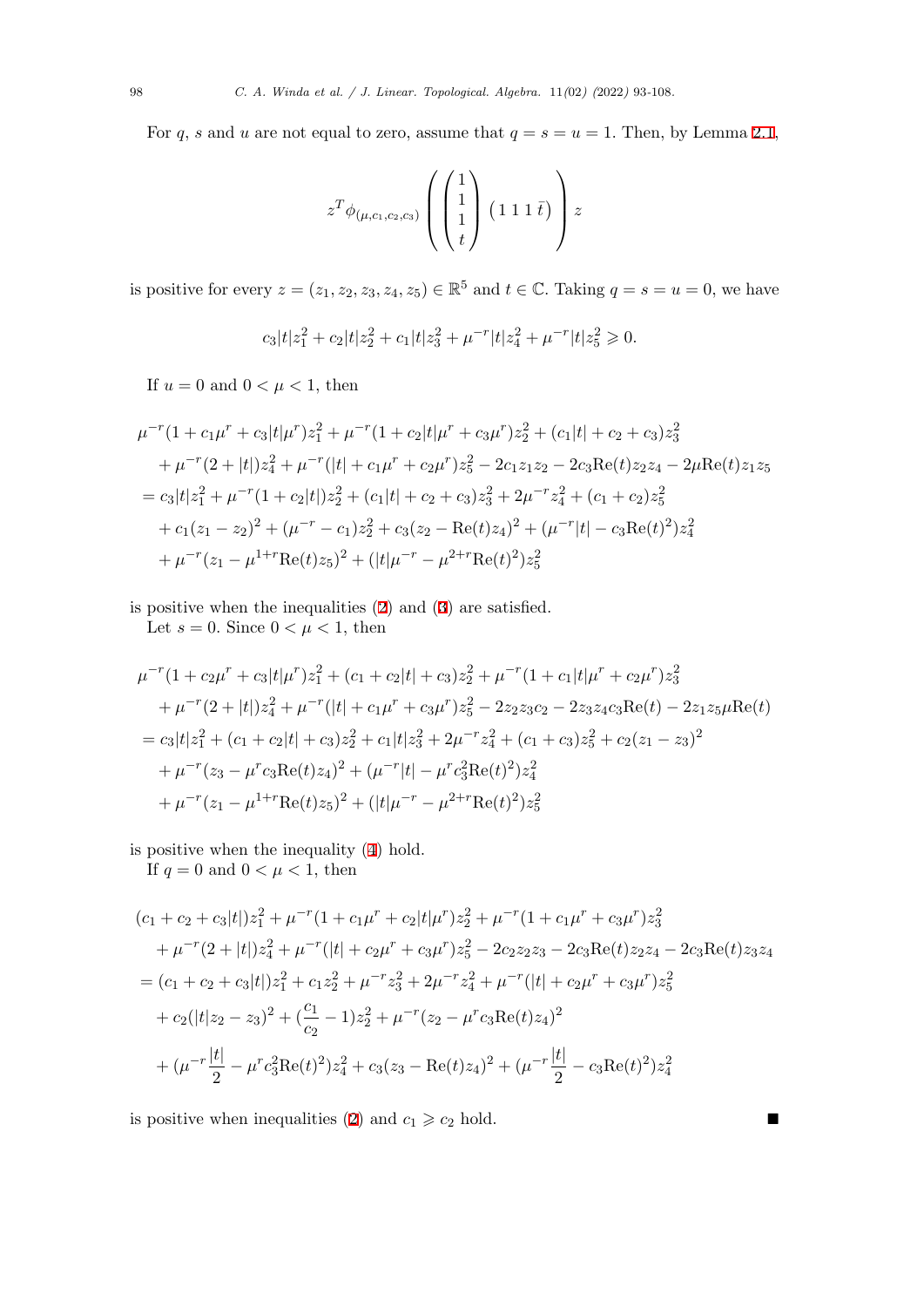# **3. Completely positivity**

The tensor product of positive semidefinite matrices  $\mathcal{M}_n$  and  $\mathcal{M}_{n+1}$  is isomorphic to the block matrices  $\mathcal{M}_n(\mathcal{M}_{n+1})$ .

$$
\mathcal{M}_n \otimes \mathcal{M}_{n+1} \cong \mathcal{M}_n(\mathcal{M}_{n+1}) \cong \mathcal{M}_2(\mathcal{M}_{m+1})
$$
 for some  $n \in \mathbb{N}$ .

By the isomorphism and canonical shuffling we present the structure of the Choi matrix  $C_{\phi_{(\mu,c_1,...,c_n)}}$  as

<span id="page-6-2"></span><span id="page-6-0"></span>
$$
C_{\phi} = \begin{pmatrix} a & C_{1 \times m} & 0 & Y_{1 \times m} \\ C_{m \times 1}^{*} & B_{m \times m} & Z_{m \times 1}^{*} & T_{m \times m} \\ 0 & Z_{1 \times m} & d & F_{1 \times m} \\ Y_{m \times 1}^{*} & T_{m \times m}^{*} & F_{m \times 1}^{*} & U_{m \times m} \end{pmatrix},
$$
(7)

where  $a, d$  are positive real numbers while  $B, U$  and  $T$  are positive semidefinite matrices in  $\mathcal{M}_m$  and  $C, Y, Z$  are vectors in  $\mathbb{C}^m$ . By  $\bar{c}_{ij}$  we denote the conjugate of  $c_{ij} \in \mathbb{C}$  while conjugate transpose of a matrix *C* is denoted by *C ∗* . Recall a classical result,

 *S P* **Theorem 3.1** [4] Let *S* be an invertible matrix. The self-adjoint block matrix  $M =$ *P ∗ Q*  $\setminus$ 

- (i) is positiv[e](#page-15-4) if and only if *S* is positive and  $P^*S^{-1}P \leq Q$ .
- (ii) det  $M = (\det S) \det(Q P^*S^{-1}P)$ .

 $\bm{Remark\ 1}\ \ \pmb{For\ }M=\left( \begin{array}{cc} s & \bar{p} \\ \frac{-\pi}{2} & \bar{p} \end{array} \right)$ *⃗p ∗ Q ,*

$$
\det M = (\det S) \det (Q - P^*S^{-1}P) = s \det (Q - \vec{p}^*s^{-1}\vec{p}) \ge 0
$$

<span id="page-6-1"></span>*if and only if*  $sQ - \vec{p}$ <sup>*∗*</sup> $\vec{p} \geq 0$ .

The Choi result in [1] shows that a positive map is completely positive if and only if the Choi matrix is positive semidefinite. We look at the conditions for 2-positive, complete positivity and complete copositivity of this map by applying Remark *1* the matrix (7). Then Propositions 3.1 and 3.2 in [12] can be stated as the following:

**Proposi[t](#page-15-0)ion 3.2** Let  $\phi : \mathcal{M}_n \longrightarrow \mathcal{M}_{n+1}$  be a 2-positive map with the Choi matrix of the form  $(7)$ .  $\phi$  is completely positive if the following conditions hold:

(i)  $Z = 0$ ;

- $(iii)$   $C^*C \leq aB;$
- $(iii)$   $Y^*Y \leq aU;$  $Y^*Y \leq aU;$
- (iv) if B is invertible, then  $T^*B^{-1}T \leq U$ .

**Proposition 3.3** Let  $\phi : \mathcal{M}_n \longrightarrow \mathcal{M}_{n+1}$  be a 2-positive map with the Choi matrix of the form  $(7)$ .  $\phi$  is completely copositive if the following conditions hold.

- $(i)$   $Y = 0$ ;
- (ii)  $CC^*$  ≤  $aB$ ;
- (iii)  $ZZ^* \leqslant aU$  $ZZ^* \leqslant aU$ ;
- (iv) if B is invertible, then  $TB^{-1}T^* = U$ .

#### *Remark 2*

*(1) The transposition in this case implies the partial positive transpose of the Choi*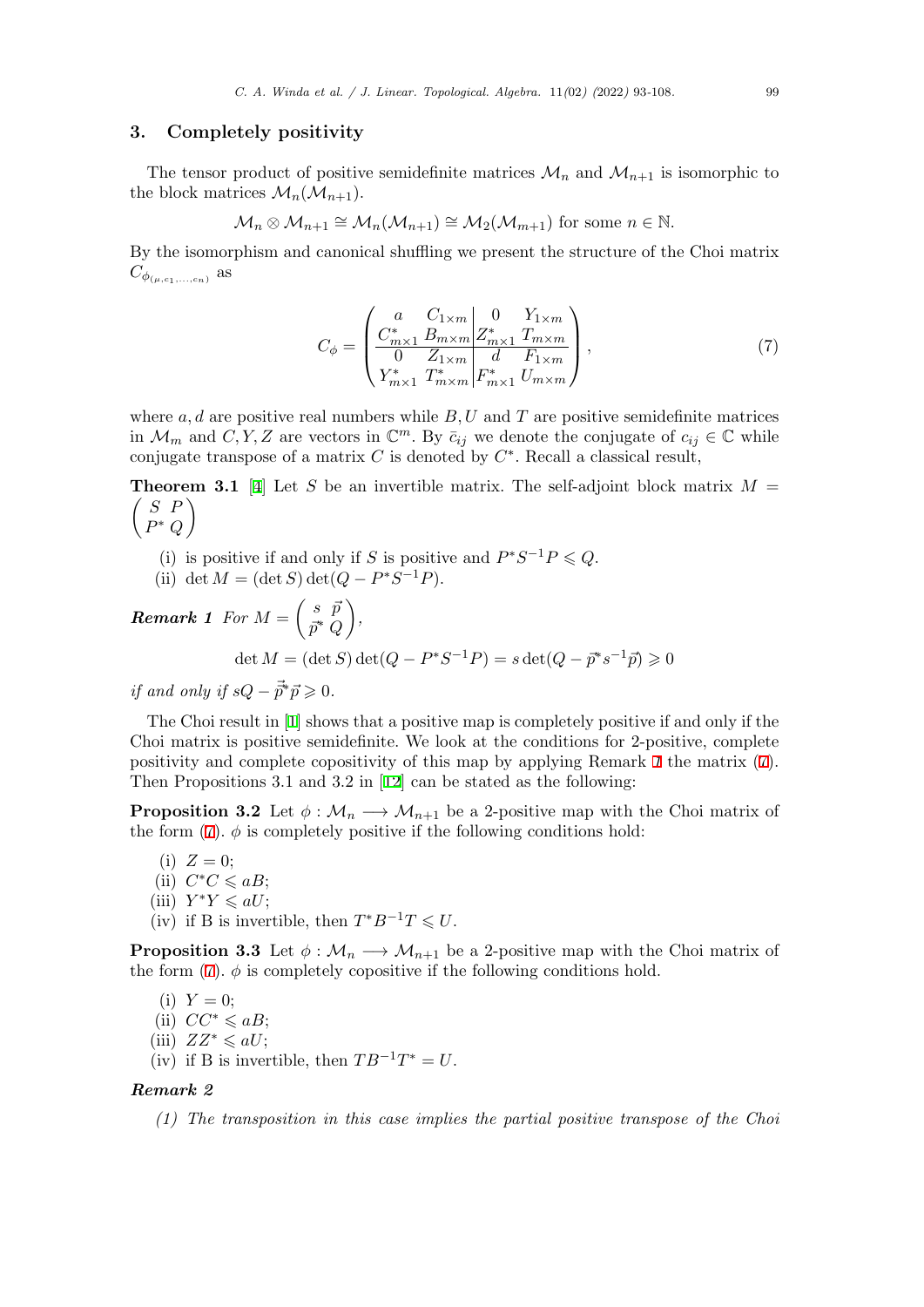*matrix*  $C_{\phi} \in \mathcal{M}_n(\mathcal{M}_{n+1})$ *. The transposition is operated with respect to the blocks*  $\mathcal{M}_n$ *. This leads to the partial positive transpose Choi matrix*  $C_{\phi}^{\Gamma} \in \mathcal{M}_n(\mathcal{M}_{n+1})$ *with the structure*

$$
C_{\phi}^{\Gamma} = \begin{pmatrix} a & C_{1 \times m}^{*} & 0 & Z_{1 \times m}^{*} \\ C_{m \times 1} & B_{m \times m} & Y_{m \times 1} & T_{m \times m}^{*} \\ 0 & Y_{1 \times m}^{*} & d & F_{1 \times m} \\ Z_{m \times 1} & T_{m \times m} & F_{m \times 1}^{*} & U_{m \times m} \end{pmatrix} \in \mathcal{M}_{n}(\mathcal{M}_{n+1}).
$$
 (8)

*(2)* The proof of  $F^*F \ge dU$  which we include in our paper follows from the proof of *Remark 1 of Theorem 3.1.*

# **3.1** *Comple[te](#page-6-1)ly positiv[ity](#page-6-2) of*  $\phi_{(\mu,c_1,c_2,c_3)}$

**Proposition 3.4** Let  $\phi_{(\mu,c_1,c_2,c_3)}$  be a positive map given by (1). Then the following conditions are equivalent:

- (i)  $\phi_{(\mu,c_1,c_2,c_3)}$  is completely positive.
- (ii)  $\phi_{(\mu,c_1,c_2,c_3)}$  is 2-positive.

<span id="page-7-0"></span>**Proof.** (*i*)  $\Rightarrow$  (*ii*). Assume  $\phi_{(\mu,c_1,c_2,c_3)}$  is 2-positive. Consider a rank one matrix  $P =$  $[x_ix_j]$  a positive element in  $\mathcal{M}_2(\mathcal{M}_5(\mathbb{C}))$ , where  $x_i = (1, 1, 0, 0, 1, 1, 0, 0, 1, 1)^T$ . We have

$$
\mathcal{I}_2 \otimes \phi_{(\mu,c_1,c_2,c_3)}(P) = \begin{pmatrix} \mu^{-r} & \cdots & \cdots & -c_1 - c_2 & \cdots & -\mu \\ \vdots & \vdots & \ddots & \vdots & \ddots & \vdots \\ \vdots & \ddots & \vdots & \ddots & \ddots & \vdots \\ \hline \cdots & \cdots & \cdots & \vdots & \ddots & \vdots \\ \hline \cdots & \cdots & \cdots & \vdots & \vdots \\ -c_1 & \cdots & \cdots & \vdots & \vdots \\ -c_2 & \cdots & \cdots & \cdots & -c_2 & \mu^{-r} & -c_3 \\ \vdots & \vdots & \ddots & \ddots & \vdots & \vdots \\ -\mu & \cdots & \cdots & \cdots & \mu^{-r} \end{pmatrix} \qquad (9)
$$

in  $\mathcal{M}_2(\mathcal{M}_5(\mathbb{C}))$ , where zeros are replaced by dots.

Since  $\phi_{(\mu,c_1,c_2,c_3)}$  is 2-positive, the above matrix is positive definite. Therefore,

$$
\begin{vmatrix} \mu^{-r} - c_1 - c_2 & \mu \\ -c_1 \mu^{-r} - c_2 - c_3 \\ -c_2 - c_2 \mu^{-r} - c_3 \\ -c_3 - c_3 \mu^{-r} \\ \mu & \mu \end{vmatrix} \ge 0
$$
\n(10)

and

$$
\mu^{-r} > c_1, \, \mu^{-r} > c_2 \text{ and } \mu^{-r} \geqslant 2c_3 \tag{11}
$$

hold.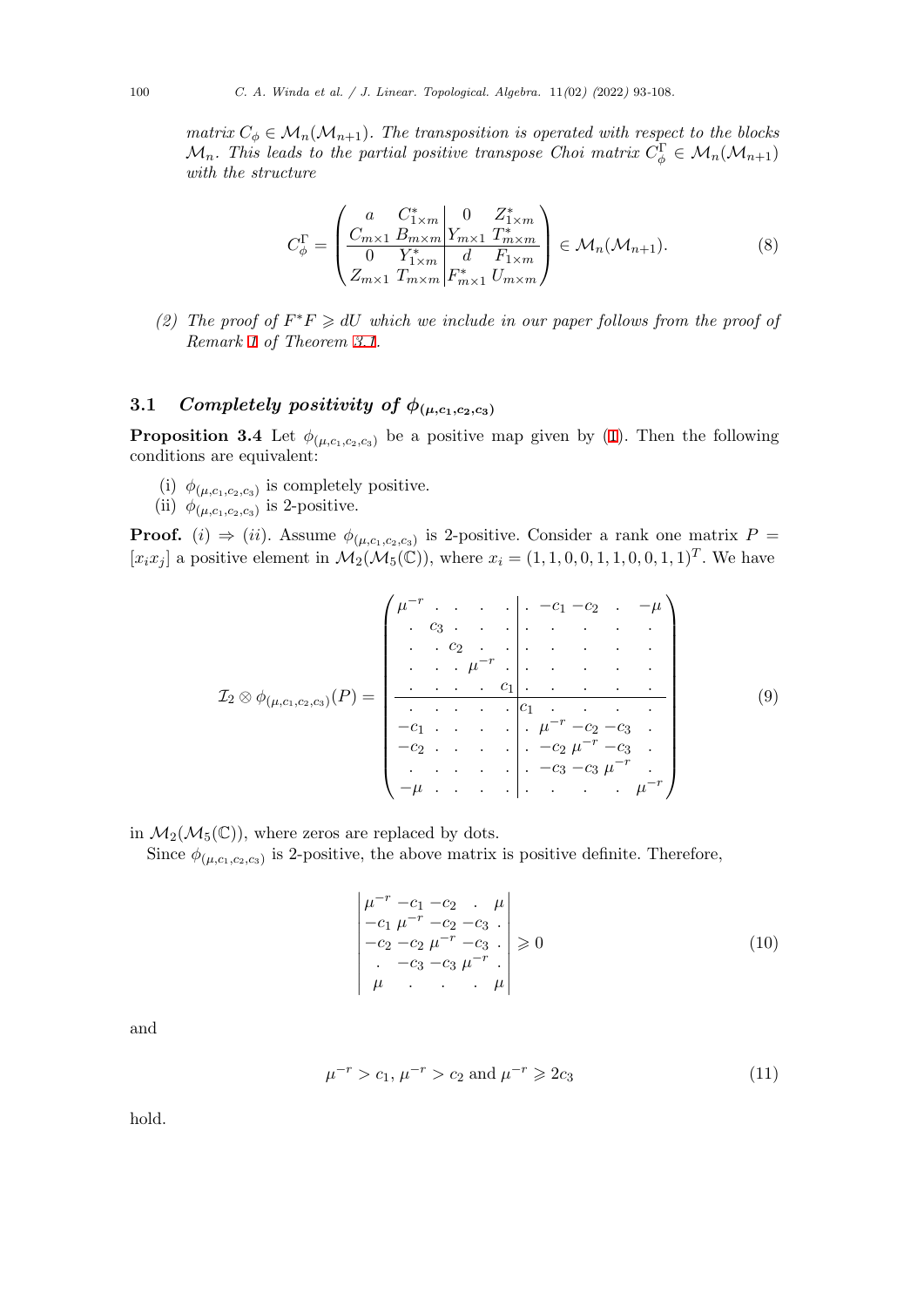The Choi matrix  $C_{\phi_{(\mu,c_1,c_2,c_3)}}$  is

| $\mu^-$        | $\Omega$ | 0              | 0              | 0                | 0              | $-c_1$           | $\overline{0}$ | $\overline{0}$   | $\Omega$       | $\theta$         | 0              | $-c2$          | $\theta$         | $\Omega$       | $\Omega$         | $\Omega$       | 0              | 0              | $-\mu$         |
|----------------|----------|----------------|----------------|------------------|----------------|------------------|----------------|------------------|----------------|------------------|----------------|----------------|------------------|----------------|------------------|----------------|----------------|----------------|----------------|
| 0              | $c_3$    | $\theta$       | $\Omega$       | 0                | $\theta$       | 0                | $\Omega$       | 0                | $\Omega$       | 0                | 0              | 0              | $\Omega$         | 0              | $\Omega$         | $\Omega$       | $\theta$       | 0              | $\theta$       |
| 0              | 0        | c <sub>2</sub> | $\theta$       | $\overline{0}$   | $\overline{0}$ | $\theta$         | $\theta$       | 0                | 0              | 0                | 0              | 0              | $\overline{0}$   | $\Omega$       | $\theta$         | $\Omega$       | 0              | 0              | 0              |
| $\overline{0}$ | 0        | 0              | $\mu^{-r}$     | 0                | $\theta$       | $\theta$         | $\theta$       | 0                | $\theta$       | 0                | 0              | $\Omega$       | $\overline{0}$   | $\Omega$       | $\Omega$         | $\Omega$       | 0              | 0              | 0              |
| $\theta$       | $\Omega$ | $\Omega$       | $\theta$       | $\overline{c_1}$ | $\theta$       | $\theta$         | $\theta$       | 0                | $\theta$       | 0                | 0              | $\Omega$       | $\Omega$         | 0              | $\theta$         | $\Omega$       | 0              | 0              | 0              |
| $\overline{0}$ | $\Omega$ | $\theta$       | 0              | $\overline{0}$   | c <sub>1</sub> | $\overline{0}$   | $\theta$       | 0                | $\theta$       | $\Omega$         | 0              | $\Omega$       | $\overline{0}$   | $\Omega$       | $\Omega$         | $\Omega$       | $\theta$       | 0              | 0              |
| $-c_1$         | $\Omega$ | $\Omega$       | $\theta$       | $\theta$         | $\overline{0}$ | $\mu^{-r}$       | $\overline{0}$ | $\theta$         | $\Omega$       | $\theta$         | $\theta$       | $-c2$          | $\theta$         | $\Omega$       | $\Omega$         | $\Omega$       | $\theta$       | $-c_3$         | $\Omega$       |
| $\overline{0}$ | $\Omega$ | $\theta$       | $\theta$       | 0                | $\Omega$       | 0                | $c_3$          | 0                | 0              | 0                | 0              | $\theta$       | $\overline{0}$   | 0              | $\Omega$         | $\Omega$       | $\theta$       | $\Omega$       | 0              |
| $\overline{0}$ | 0        | $\Omega$       | $\theta$       | $\theta$         | $\overline{0}$ | $\boldsymbol{0}$ | $\overline{0}$ | $\mu^{-r}$       | $\theta$       | $\overline{0}$   | 0              | $\Omega$       | $\overline{0}$   | $\Omega$       | $\Omega$         | $\Omega$       | $\theta$       | $\Omega$       | $\theta$       |
| $\theta$       | 0        | $\theta$       | 0              | 0                | $\overline{0}$ | $\overline{0}$   | $\overline{0}$ | $\boldsymbol{0}$ | $c_2$          | $\overline{0}$   | $\Omega$       | $\theta$       | $\theta$         | $\overline{0}$ | $\boldsymbol{0}$ | $\overline{0}$ | $\Omega$       | $\Omega$       | $\theta$       |
| $\theta$       | $\Omega$ | $\overline{0}$ | $\overline{0}$ | $\overline{0}$   | $\overline{0}$ | $\overline{0}$   | $\overline{0}$ | $\overline{0}$   | $\theta$       | $ c_2 $          | $\overline{0}$ | $\overline{0}$ | $\overline{0}$   | $\overline{0}$ | $\overline{0}$   | $\overline{0}$ | $\theta$       | $\theta$       | $\overline{0}$ |
| $\theta$       | $\Omega$ | $\Omega$       | 0              | $\theta$         | $\theta$       | $\overline{0}$   | $\theta$       | 0                | $\theta$       | $\overline{0}$   | c <sub>1</sub> | $\Omega$       | $\overline{0}$   | $\overline{0}$ | $\theta$         | $\overline{0}$ | $\theta$       | $\overline{0}$ | $\overline{0}$ |
| $-c_2$         | $\Omega$ | $\Omega$       | $\theta$       | $\theta$         | $\theta$       | $-c2$            | $\overline{0}$ | 0                | $\Omega$       | $\overline{0}$   | $\overline{0}$ | $\mu^{-r}$     | $\boldsymbol{0}$ | $\overline{0}$ | $\boldsymbol{0}$ | $\overline{0}$ | $\theta$       | $-c_3$         | $\theta$       |
| $\theta$       | $\Omega$ | 0              | $\theta$       | 0                | $\theta$       | 0                | $\theta$       | 0                | $\theta$       | 0                | 0              | $\overline{0}$ | $\mu^{-r}$       | $\overline{0}$ | $\Omega$         | $\Omega$       | 0              | $\Omega$       | 0              |
| $\overline{0}$ | $\theta$ | 0              | $\theta$       | 0                | $\theta$       | $\Omega$         | $\theta$       | 0                | $\Omega$       | $\Omega$         | $\Omega$       | $\Omega$       | $\overline{0}$   | $c_3$ 0        |                  | $\theta$       | $\theta$       | 0              | 0              |
| $\overline{0}$ | $\theta$ | 0              | $\theta$       | $\Omega$         | $\theta$       | $\theta$         | $\overline{0}$ | 0                | $\Omega$       | $\Omega$         | 0              | $\Omega$       | $\overline{0}$   | $\overline{0}$ | $c_3$ 0          |                | $\Omega$       | 0              | 0              |
| $\overline{0}$ | $\Omega$ | $\Omega$       | 0              | 0                | $\Omega$       | $\Omega$         | $\theta$       | 0                | $\overline{0}$ | 0                | 0              | $\Omega$       | $\overline{0}$   | $\overline{0}$ | $\overline{0}$   | $c_2$ 0        |                | $\theta$       | $\theta$       |
| $\overline{0}$ | $\Omega$ | $\Omega$       | $\theta$       | $\Omega$         | $\Omega$       | $\overline{0}$   | $\Omega$       | 0                | $\Omega$       | $\boldsymbol{0}$ | 0              | $\Omega$       | $\overline{0}$   | $\overline{0}$ | $\Omega$         | $\overline{0}$ | C <sub>1</sub> | $\Omega$       | 0              |
| $\overline{0}$ | 0        | 0              | 0              | $\theta$         | $\Omega$       | $-c_3$           | $\overline{0}$ | $\overline{0}$   | $\overline{0}$ | 0                | 0              | $-c_3$         | $\overline{0}$   | $\overline{0}$ | $\overline{0}$   | $\theta$       | $\theta$       | $\mu^{-r}$     | 0              |
|                |          |                |                |                  |                |                  |                |                  |                |                  |                |                |                  |                |                  |                |                |                | $\mu^{-r}$     |

Clearly, *Z* is a zero matrix and  $a, d \in \mathbb{R}^+$  while *B* and *U* are positive matrices. Since  $a \geqslant 0$ , we have

$$
aB-C^{*}C=\left(\begin{array}{ccccccccccccc}c_3\mu^{-r}&0&0&0&0&0&0&0&0\\0&c_2\mu^{-r}&0&0&0&0&0&0&0\\0&0&\mu^{-2r}&0&0&0&0&0&0\\0&0&0&c_1\mu^{-r}&0&0&0&0&0\\0&0&0&0&c_1\mu^{-r}&0&0&0&0\\0&0&0&0&0&\mu^{-2r}-c_1^2&0&0&0\\0&0&0&0&0&0&c_3\mu^{-r}&0&0\\0&0&0&0&0&0&0&\mu^{-2r}&0\\0&0&0&0&0&0&0&0&c_2\mu^{-r}\end{array}\right),
$$

which inequality  $aB - C^*C \geq 0$  hold when  $\mu^{-r} > c_1$ . Next,

$$
dU = c_2 \begin{pmatrix} c_1 & 0 & 0 & 0 & 0 & 0 & 0 & 0 & 0 \\ 0 & \mu^{-r} & 0 & 0 & 0 & 0 & 0 & -c_3 & 0 \\ 0 & 0 & \mu^{-r} & 0 & 0 & 0 & 0 & 0 & 0 \\ 0 & 0 & 0 & c_3 & 0 & 0 & 0 & 0 & 0 \\ 0 & 0 & 0 & 0 & c_3 & 0 & 0 & 0 & 0 \\ 0 & 0 & 0 & 0 & 0 & c_2 & 0 & 0 & 0 \\ 0 & 0 & 0 & 0 & 0 & c_1 & 0 & 0 & 0 \\ 0 & -c_3 & 0 & 0 & 0 & 0 & 0 & \mu^{-r} & 0 \\ 0 & 0 & 0 & 0 & 0 & 0 & 0 & 0 & \mu^{-r} \end{pmatrix}.
$$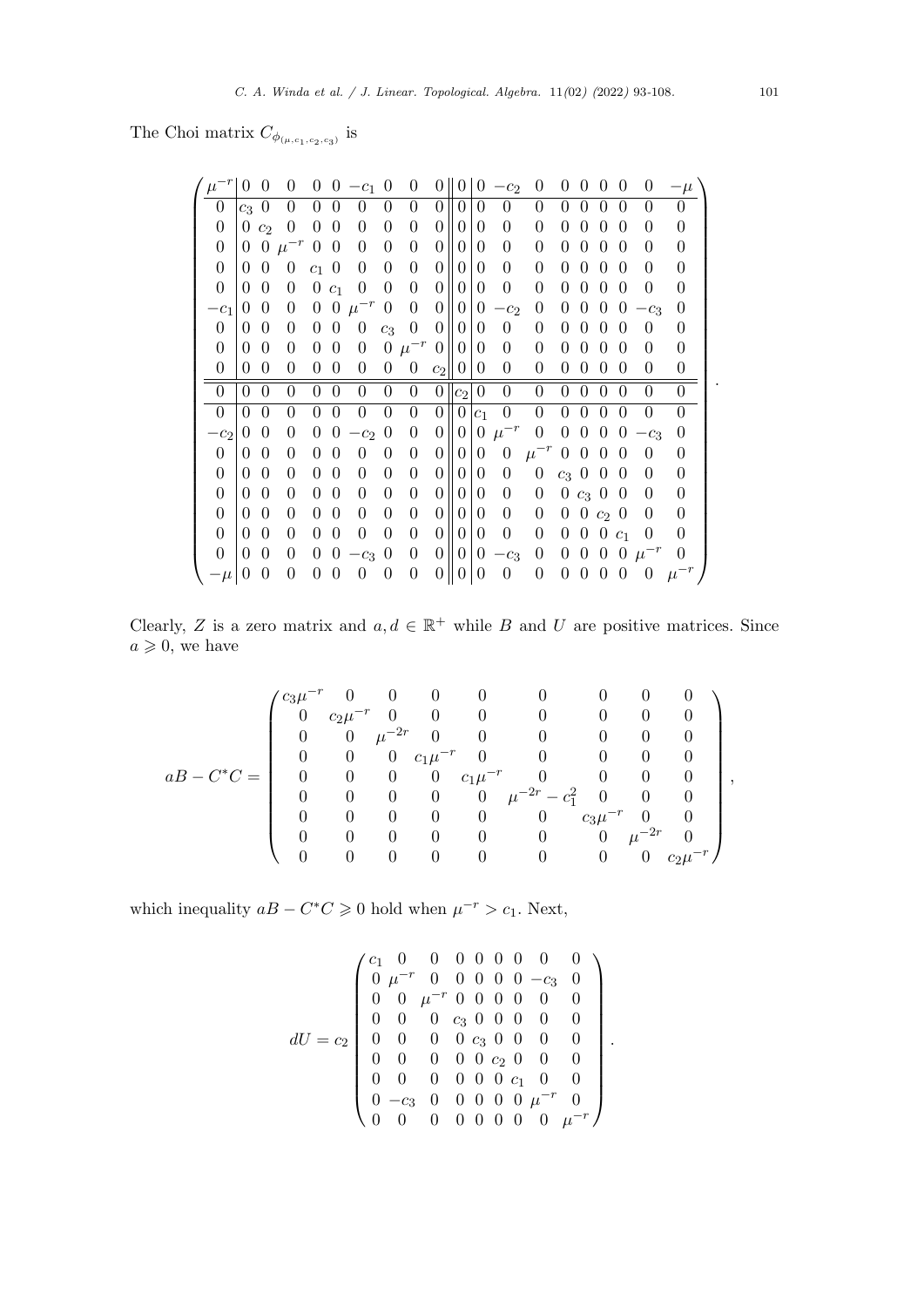The inequality  $dU \ge 0$  holds when  $\mu^{-r} > c_3$ . For

$$
aU-Y^*Y=\left(\begin{array}{ccccccccccccc}c_1\mu^{-r}&0&0&0&0&0&0&0&0&0\\0&\mu^{-2r}-c_2^2&0&0&0&0&0&-c_3\mu^{-r}&0\\0&0&\mu^{-2r}&0&0&0&0&0&0\\0&0&0&c_3\mu^{-r}&0&0&0&0&0\\0&0&0&0&c_3\mu^{-r}&0&0&0&0\\0&0&0&0&0&c_2\mu^{-r}&0&0&0\\0&0&0&0&0&0&c_1\mu^{-r}&0&0\\0&-c_3\mu^{-r}&0&0&0&0&\mu^{-2r}&0\\0&0&0&0&0&0&0&\mu^{-2r}-\mu^2\end{array}\right).
$$

the matrix  $aU - Y^*Y$  is positive when  $\mu^{-2r} > c_2^2 + c_3^2$  holds. Since  $c_3 \geq c_1 \geq c_2$ , the maximum value of  $c_2^2 + c_3^2$  is attained when  $c_3 = c_2$ . Therefore,  $\mu^{-2r} > c_2^2 + c_3^2 \leq c_3^2 + c_3^2 =$  $2c_3^2$ , where  $\mu^{-r} \geqslant 2c_3$ .

$$
U-T^*BT=\left(\begin{array}{ccccccccc}c_1&0&0&0&0&0&0&0&0\\0&\mu^{-r}&0&0&0&0&0&-c_3&0\\0&0&\mu^{-r}&0&0&0&0&0&0\\0&0&0&c_3&0&0&0&0&0\\0&0&0&0&c_3&0&0&0&0\\0&0&0&0&0&c_2&0&0&0\\0&0&0&0&0&0&c_1-c_2^2\mu^r-c_3^2\mu^r&0&0\\0&-c_3&0&0&0&0&0&\mu^{-r}&0\\0&0&0&0&0&0&0&0&\mu^{-r}\end{array}\right).
$$

All the principal minors of  $U - TB^{-1}T$  are positive when  $c_1 \mu^{-r} - (c_2^2 + c_3^2) > 0$ . It is clear that  $c_3 \geqslant c_1 \geqslant c_2$ , so

$$
c_1\mu^{-r} - (c_2^2 + c_3^2) < c_3\mu^{-r} - (c_3^2 + c_3^2) = c_3\mu^{-r} - 2c_3^2 > 0.
$$

This implies that  $\mu^{-r} > 2c_3$ . Hence the set of inequalities (11) are satisfied, consequently *C*<sup> $\phi$ </sup>( $\mu$ ,*c*<sub>1</sub>,*c*<sub>2</sub>,*c*<sub>3</sub>)</sub> is positive semidefinite. Hence, complete positivity of  $\phi$ <sub>( $\mu$ ,*c*<sub>1</sub>,*c*<sub>2</sub>,*c*<sub>3</sub>)</sub> follows. ■

# **3.2** *Completely copositivity of*  $\phi_{(\mu,c_1,c_2,c_3)}$

**Proposition 3.5** Let  $\phi_{(\mu,c_1,c_2,c_3)}$  be a positive map given by (1). The positive map  $\phi_{(\mu,c_1,c_2,c_3)}$  is completely copositive if the following conditions holds:

- (i)  $\phi_{(\mu,c_1,c_2,c_3)}$  is 2-copositive.
- (ii)  $\phi_{(\mu,c_1,c_2,c_3)}$  is completely copositive.

<span id="page-9-0"></span>**Proof.** Assume  $\phi_{(\mu,c_1,c_2,c_3)}$  is 2-copositive. Consider a rank one matrix *P* an element in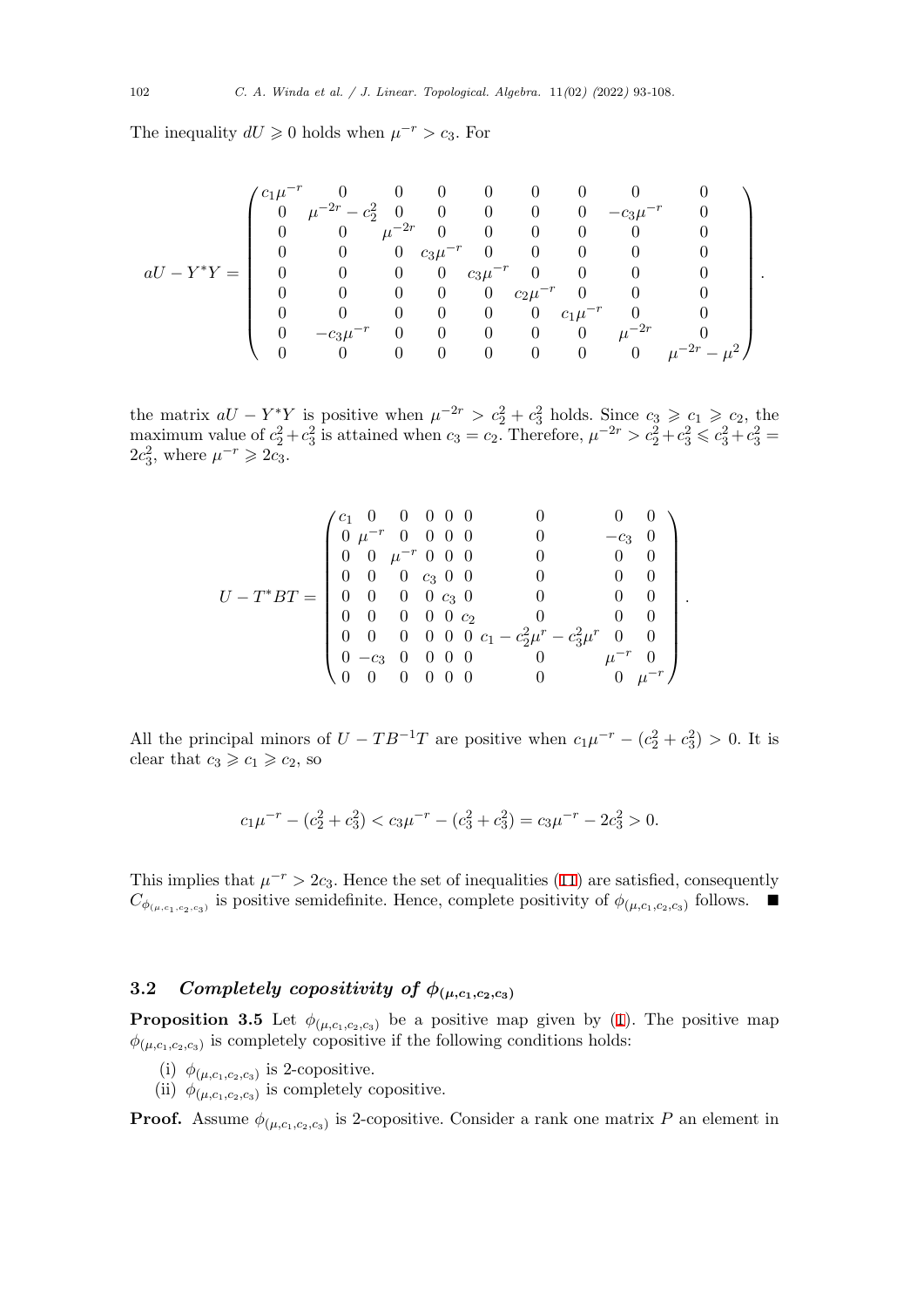$M_2(M_5(\mathbb{C}))$  where  $x_i = (1, 1, 0, 0, 1, 1, 0, 0, 1, 1)^T$ , we have

*τ*<sup>2</sup> *⊗ ϕ*(*µ,c*1*,c*2*,c*3) (*P*) = *µ −r . . . . . . . . . . c*<sup>3</sup> *. . . −c*<sup>1</sup> *. . . . . . c*<sup>2</sup> *. . −c*<sup>2</sup> *. . . . . . . µ−<sup>r</sup> . . . . . . . . . . c*<sup>1</sup> *−µ . . . . . −c*<sup>1</sup> *−c*<sup>2</sup> *. −µ c*<sup>1</sup> *. . . . . . . . . . µ−<sup>r</sup> −c*<sup>2</sup> *−c*<sup>3</sup> *. . . . . . . −c*<sup>2</sup> *µ <sup>−</sup><sup>r</sup> −c*<sup>3</sup> *. . . . . . . −c*<sup>3</sup> *−c*<sup>3</sup> *µ −r . . . . . . . . . . µ−<sup>r</sup>* (12)

in  $M_2(M_5(\mathbb{C}))$ . By computation of the minors,  $\tau_2 \otimes \phi_{(\mu,c_1,c_2,c_3)}(P)$  is positive semidefinite on condition that

$$
\mu^{-r} > c_1, \ \mu^{-r} > c_2, \ \mu^{-r} \geq 2c_3, \ c_3 \geq c_1 \ and \ c_1 \geq c_2 \tag{13}
$$

hold. The choi matrix  $C^{\Gamma}_{\phi_{(\mu,c_1,c_2,c_3)}}$  is

| $\mu^-$              |                      |                          |                         |                      |                |                      |                         |                                 | $\cdot$ $\cdot$ $\cdot$ $\cdot$ $\cdot$ $\cdot$ |                          |                      |                                                                    |                |                      |               |           |                      |  |
|----------------------|----------------------|--------------------------|-------------------------|----------------------|----------------|----------------------|-------------------------|---------------------------------|-------------------------------------------------|--------------------------|----------------------|--------------------------------------------------------------------|----------------|----------------------|---------------|-----------|----------------------|--|
| $\cdot$              | $c_3$                | $\bullet$                |                         | $\cdot$              |                | $\ddot{\phantom{a}}$ |                         |                                 | $\ddot{\phantom{0}}$                            | $\cdot$                  | $\ddot{\phantom{a}}$ |                                                                    |                |                      |               |           |                      |  |
| $\ddot{\phantom{0}}$ | $\sim$ $\sim$        | c <sub>2</sub>           | $\sim 100$ km s $^{-1}$ | $\ddot{\phantom{0}}$ |                |                      |                         | $\cdot$                         | $\vert -c_2 \vert$                              | $\cdot$                  | $\cdot$              |                                                                    |                |                      |               |           |                      |  |
| $\ddot{\phantom{a}}$ | $\sim$               |                          | $\mu^{-r}$              | $\bullet$            |                |                      |                         | $\ddot{\phantom{0}}$            |                                                 | $\ddot{\phantom{1}}$     | $\ddot{\phantom{0}}$ |                                                                    |                |                      |               |           |                      |  |
| $\sim$               | $\sim$ 100 $\pm$     | $\blacksquare$           | <b>Contractor</b>       | $c_1$                | $\bullet$      | $\bullet$            | $\bullet$               |                                 | $\sim$ $\sim$                                   | $\sim$                   | $\bullet$            |                                                                    |                | $-\mu$               | $\bullet$     |           |                      |  |
| $\bullet$            | $-c_1$               | $\blacksquare$           | $\blacksquare$          | $\sim 100$           | c <sub>1</sub> | $\bullet$            | $\bullet$               | $\ddot{\phantom{0}}$            | $\sim$ 1 $\sim$ 1 $\sim$                        |                          | $\bullet$            |                                                                    |                |                      |               |           |                      |  |
| $\ddot{\phantom{0}}$ | $\sim$               | $\bullet$                | $\bullet$               | $\bullet$            | $\bullet$ .    | $\mu$                | $\bullet$               | $\bullet$                       |                                                 | .                        | $\bullet$            |                                                                    |                |                      |               |           |                      |  |
| $\bullet$            | $\bullet$            | $\bullet$                | $\bullet$               | $\bullet$            |                |                      | $c_3$                   |                                 | $\cdots$ $\cdots$ $\cdots$ $\cdots$             |                          | $\bullet$            |                                                                    |                |                      |               |           |                      |  |
| $\bullet$            | $\sim$               | $\bullet$                | $\bullet$               | $\bullet$            | $\bullet$      | $\ddot{\phantom{a}}$ |                         |                                 | $\mu^{-r}$ $\ \cdot\ $ .                        |                          | $\bullet$            |                                                                    |                |                      | $c_3$         |           | $\bullet$            |  |
| $\cdot$              | $\sim$ $\sim$        | <b>Contract Contract</b> | $\bullet$               | $\bullet$            |                |                      | $\ddot{\phantom{a}}$    |                                 | $\cdot$ $c_2$ $\cdot$ $\cdot$                   | <b>Contract Contract</b> |                      |                                                                    |                |                      |               |           |                      |  |
| $\ddot{\phantom{a}}$ | $\bullet$            | $-c2$                    | $\bullet$               | $\cdot$              | $\bullet$      |                      | $\sim 100$ km s $^{-1}$ | $\cdot$ $\cdot$ $\cdot$ $\cdot$ | $c_2$                                           | <b>Contract Contract</b> | <b>All Control</b>   | $\bullet$ .<br><br><br><br><br><br><br><br><br><br><br><br>        |                |                      |               |           |                      |  |
| $\cdot$              | $\sim$               | $\bullet$                | $\cdot$                 | $\bullet$            | $\bullet$      | $\ddot{\phantom{a}}$ | $-c_2$                  | $\sim$                          |                                                 |                          | $c_1$ .              |                                                                    |                |                      |               |           |                      |  |
| $\bullet$            | $\cdot$              | $\bullet$                | $\bullet$               | $\bullet$            | $\bullet$      | $\ddot{\phantom{a}}$ |                         |                                 |                                                 |                          |                      | $\cdot \parallel \cdot \parallel \cdot \mu^{-r} \cdot \cdot \cdot$ |                | $\ddot{\phantom{0}}$ |               |           |                      |  |
| $\ddot{\phantom{0}}$ | $\bullet$            | $\bullet$                |                         | $\ddot{\phantom{0}}$ |                |                      |                         | $\ddot{\phantom{0}}$            |                                                 |                          | $\sim$               |                                                                    |                |                      |               | $-c_3$    | $\bullet$            |  |
| $\ddot{\phantom{0}}$ | $\bullet$            | $\bullet$                | $\bullet$               | $\bullet$            |                |                      |                         | $\ddot{\phantom{0}}$            | <b>Contractor</b>                               | $\sim$ $\sim$            | $\bullet$            |                                                                    | $c_3$          |                      |               |           |                      |  |
| $\ddot{\phantom{0}}$ | $\bullet$            | $\bullet$                | $\bullet$               | · Ll                 | $\cdot$        | $\cdot$              | $\bullet$               |                                 | $\cdot$ $\cdot$ $\cdot$ $\cdot$ $\cdot$         | $\sim$                   | $\cdot$              |                                                                    |                | $c_3$                | $\cdot$       |           |                      |  |
| $\ddot{\phantom{0}}$ | $\cdot$              | $\bullet$                | $\bullet$               |                      |                | $\ddot{\phantom{0}}$ | $\ddot{\phantom{0}}$    | $-c_3$ . $\parallel$            | $\sim 100$                                      | $\sim$                   | $\bullet$            |                                                                    |                |                      | $c_2$         |           |                      |  |
| $\sim$               | $\sim$               | $\bullet$                | $\bullet$               | $\bullet$            |                | $\bullet$            | $\bullet$               | $\ddot{\phantom{0}}$            | .                                               |                          | $\bullet$            | $c_3$                                                              | $\blacksquare$ | $\bullet$            | $\sim$ $\sim$ | $c_1$     | $\ddot{\phantom{a}}$ |  |
| $\ddot{\phantom{0}}$ | $\ddot{\phantom{1}}$ | $\bullet$                | $\bullet$               | $\ddot{\phantom{0}}$ |                |                      |                         | $\cdot$                         | .                                               | $\sim$ $\sim$            | $\bullet$            | $\bullet$                                                          |                |                      |               | $\bullet$ | $\mu^{-r}$           |  |
| $\ddot{\phantom{0}}$ | $\ddot{\phantom{1}}$ | $\bullet$                |                         |                      |                |                      |                         |                                 | $\bullet$                                       | $\sim$                   | $\bullet$            |                                                                    |                |                      |               | $\bullet$ |                      |  |

Since  $a \ge 0$  and  $C = 0$ , we have

$$
aB - CC^* = \mu^{-r} \begin{pmatrix} c_3 & 0 & 0 & 0 & -c_1 & 0 & 0 & 0 & 0 \\ 0 & c_2 & 0 & 0 & 0 & 0 & 0 & 0 & 0 \\ 0 & 0 & \mu^{-r} & 0 & 0 & 0 & 0 & 0 & 0 \\ 0 & 0 & 0 & c_1 & 0 & 0 & 0 & 0 & 0 \\ -c_1 & 0 & 0 & 0 & c_1 & 0 & 0 & 0 & 0 \\ 0 & 0 & 0 & 0 & 0 & \mu^{-r} & 0 & 0 & 0 \\ 0 & 0 & 0 & 0 & 0 & 0 & c_3 & 0 & 0 \\ 0 & 0 & 0 & 0 & 0 & 0 & 0 & 0 & c_2 \end{pmatrix}.
$$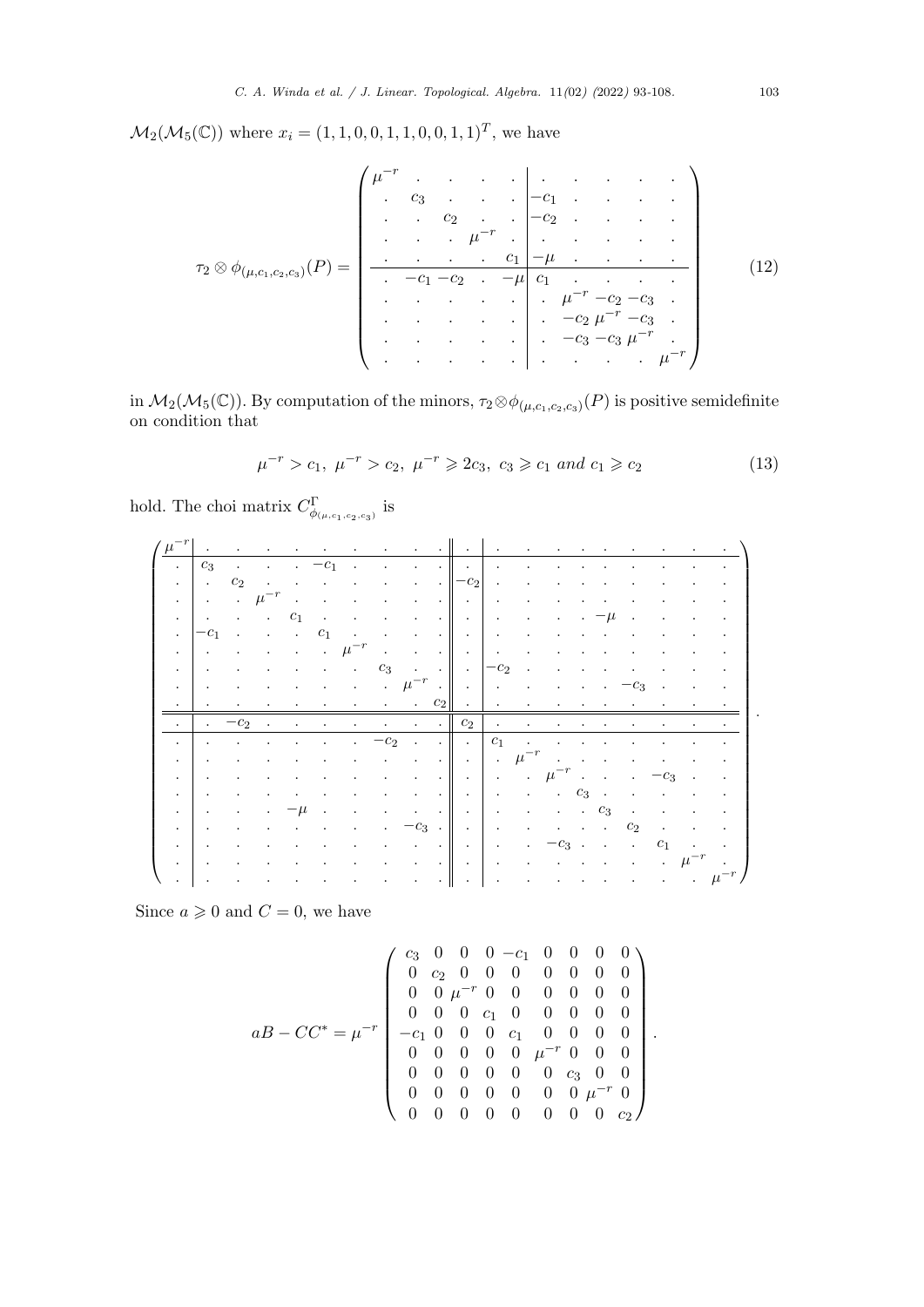The inequality  $aB - CC^* \geq 0$  hold when  $c_3 \geq c_1$ .

Since *F* is a zero matrix,  $dU - FF^*$  is positive when the inequality  $c_1\mu^{-r} > c_3^2$  hold.

$$
aU-ZZ^* = \left(\begin{array}{cccccccc} \mu^{-r}c_3 & 0 & 0 & 0 & 0 & 0 & 0 & 0 & 0 \\ 0 & \mu^{-2r}-c_1^2 & 0 & 0 & 0 & 0 & 0 & 0 & 0 \\ 0 & 0 & \mu^{-2r} & 0 & 0 & 0 & -c_3\mu^{-r} & 0 & 0 \\ 0 & 0 & 0 & \mu^{-r}c_3 & 0 & 0 & 0 & 0 & 0 \\ 0 & 0 & 0 & 0 & \mu^{-r}c_3 & 0 & 0 & 0 & 0 \\ 0 & 0 & 0 & 0 & 0 & \mu^{-r}c_2 & 0 & 0 & 0 \\ 0 & 0 & -c_3\mu^{-r} & 0 & 0 & 0 & \mu^{-r}c_1 & 0 & 0 \\ 0 & 0 & 0 & 0 & 0 & 0 & 0 & \mu^{-2r} & 0 \\ 0 & 0 & 0 & 0 & 0 & 0 & 0 & 0 & \mu^{-2r} \end{array}\right).
$$

The matrix is positive when the inequality  $c_1\mu^{-r} > c_2^2$  holds. Finally,

$$
U-TB^{-1}T^* = \begin{pmatrix} c_3 & 0 & 0 & 0 & 0 & 0 & 0 & 0 & 0 \\ 0 & \mu^{-r} & 0 & 0 & 0 & 0 & 0 & 0 & 0 \\ 0 & 0 & \mu^{-r} & 0 & 0 & 0 & -c_3 & 0 & 0 \\ 0 & 0 & 0 & c_3 & 0 & 0 & \frac{-c_2\mu}{c_1+c_3} & 0 & 0 \\ 0 & 0 & 0 & 0 & c_3 & 0 & 0 & 0 & 0 \\ 0 & 0 & 0 & 0 & 0 & c_2 & 0 & 0 & 0 \\ 0 & 0 & -c_3 & 0 & 0 & 0 & \frac{c_1^2+c_1c_3-c_2^2}{c_1+c_3} & 0 & 0 \\ 0 & 0 & 0 & -c_3\mu^{1+r} & 0 & 0 & 0 & \mu^{-r} - c_3^2\mu^r & 0 \\ 0 & 0 & 0 & 0 & 0 & 0 & 0 & 0 & \mu^{-r} \end{pmatrix}.
$$

The minors of  $U - TB^{-1}T^*$  are nonnegative when the inequalities  $\mu^{-r} > c_3$ ,  $c_1 \geq c_2$  and  $c_1\mu^{-r} > c_3^2$  $\frac{2}{3}$  hold.

*Example* 3.6 The linear map  $\phi_{(\frac{1}{2},\frac{2}{3},\frac{1}{5},\frac{3}{4})}$  is completely positive and completely copositive for  $r \geqslant 1$ .

## **4. Construction of a decomposable map**

Given the positive map  $\phi : \mathcal{M}_n \longrightarrow \mathcal{M}_{n+1}$ . Our aim is to construct a new map  $\Phi: \mathcal{M}_n \longrightarrow \mathcal{M}_{n+1}$  by means of the given map  $\phi$  such that  $\Phi_1 = \phi(X)$  and  $\Phi_2 = \phi(X^T)$ . It is clear that the Hermitian conjugation and transposition transform column-vectors into row-vectors and vice-versa.

**Definition 4.1** By a merging of the maps  $\Phi_1$  and  $\Phi_2$ , we can define

$$
\Phi_{(\mu,c_1,c_2,c_3)} : \mathcal{M}_4(\mathbb{C}) \longrightarrow \mathcal{M}_5(\mathbb{C}),
$$

<span id="page-11-0"></span>
$$
X \mapsto \begin{pmatrix} 2P_1 & -c_1(x_1\bar{x}_2 + x_2\bar{x}_1) & -c_2(x_1\bar{x}_3 + x_3\bar{x}_1) & 0 & -\mu(x_1\bar{x}_4 + x_4\bar{x}_1) \\ -c_1(x_2\bar{x}_1 + x_1\bar{x}_2) & 2P_2 & -c_2(x_2\bar{x}_3 + x_3\bar{x}_2) & -c_3(x_2\bar{x}_4 + x_4\bar{x}_2) & 0 \\ -c_2(x_3\bar{x}_1 + x_1\bar{x}_3) & -c_2(x_3\bar{x}_2 + x_2\bar{x}_3) & 2P_3 & -c_3(x_3\bar{x}_4 + x_4\bar{x}_3) & 0 \\ 0 & -c_3(x_4\bar{x}_2 + x_2\bar{x}_4) & -c_3(x_4\bar{x}_3 + x_3\bar{x}_4) & 2P_4 & 0 \\ -\mu(x_4\bar{x}_1 + x_1\bar{x}_4) & 0 & 0 & 2P_5 \end{pmatrix}, (14)
$$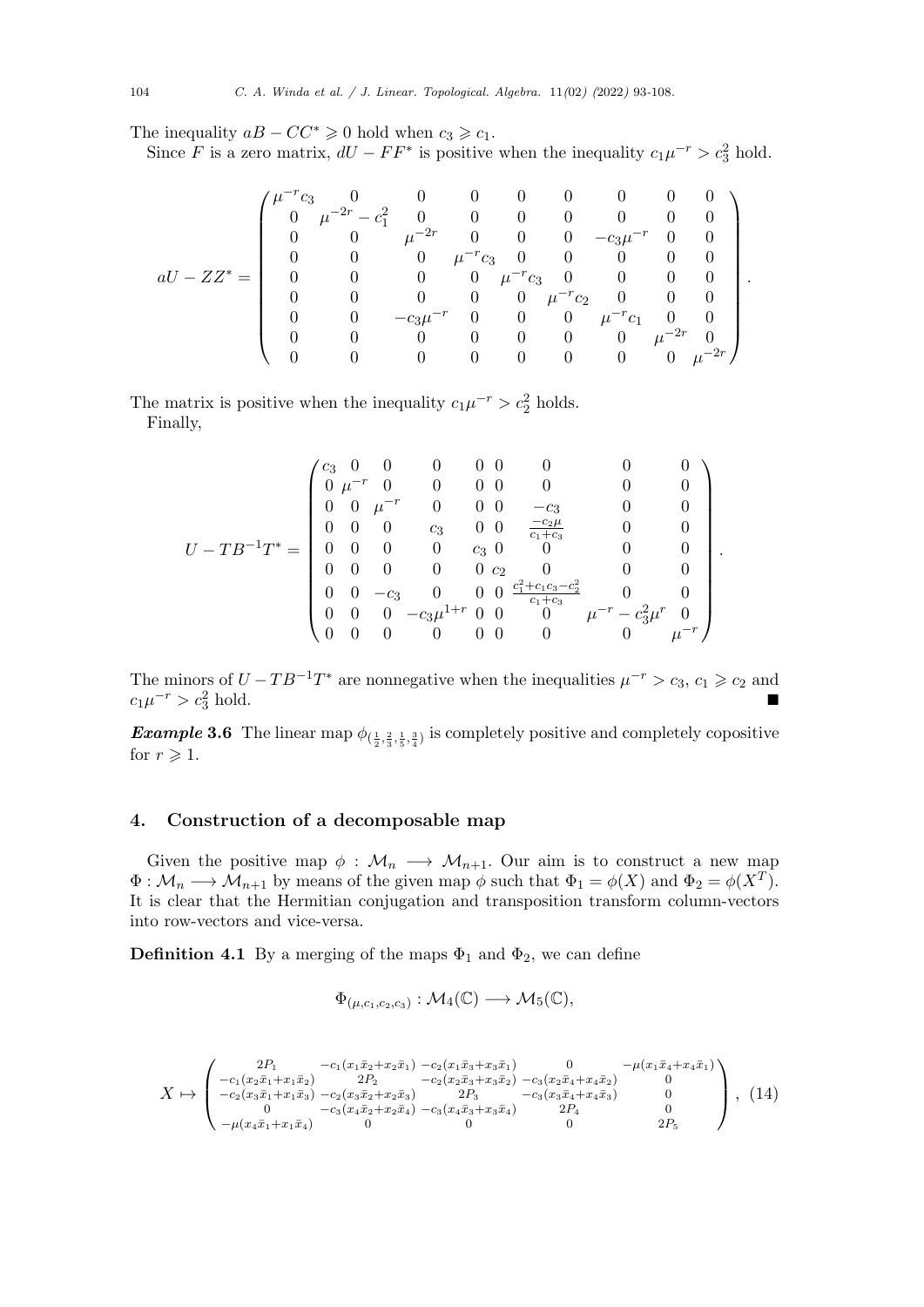where

$$
P_1 = \mu^{-r}(|x_1| + c_1|x_2|\mu^r + c_2|x_3|\mu^r + c_3|x_4|\mu^r),
$$
  
\n
$$
P_2 = \mu^{-r}(|x_2| + c_1|x_3|\mu^r + |x_4|c_2\mu^r + |x_1|c_3\mu^r),
$$
  
\n
$$
P_3 = \mu^{-r}(|x_3| + c_1|x_1|\mu^r + |x_2|c_2\mu^r + |x_3|c_3\mu^r),
$$
  
\n
$$
P_4 = \mu^{-r}(|x_1| + |x_2| + |x_3| + |x_4|),
$$
  
\n
$$
P_5 = \mu^{r}(|x_4| + c_1|x_1|\mu^r + c_2|x_2|\mu^r + c_3|x_4|\mu^r).
$$

**Proposition 4.2** The linear map  $\Phi_{(\mu,c_1,c_2,c_3)}$  is positive.

**Proof.** Let  $b_{ij} = x_i \bar{x}_j + x_j \bar{x}_i$ . Then the map (14) reduces to

$$
\Phi(X) = \begin{pmatrix}\n2P_1 & -c_1b_{12} - c_2b_{12} & 0 & -\mu b_{14} \\
-c_1b_{21} & 2P_2 & -c_2b_{23} - c_3b_{24} & 0 \\
-c_2b_{31} - c_2b_{32} & 2P_3 & -c_3b_{34} & 0 \\
0 & -c_3b_{42} - c_3b_{43} & 2P_4 & 0 \\
-\mu b_{41} & 0 & 0 & 0 & 2P_5\n\end{pmatrix}.
$$

The proof follows from Proposition 2.2. ■

**Proposition 4.3** The linear map  $\phi_{(\mu,c_1,c_2,c_3)}$  is 2-positive (2-copositive).

**Proof.** Let  $\Phi_{(\mu,c_1,c_2,c_3)}$  be positive. [We](#page-4-0) have that  $\mathcal{I}_2 \otimes \Phi_{(\mu,c_1,c_2,c_3)}(X)$  is the matrix

$$
\begin{pmatrix}\n2\mu^{-r} & \cdots & \cdots & -c_1 & -c_2 & \cdots & -\mu \\
\vdots & 2c_3 & \cdots & \vdots & \ddots & \vdots \\
\vdots & \ddots & 2c_2 & \cdots & \ddots & \vdots \\
\vdots & \ddots & \ddots & \ddots & \ddots & \vdots \\
\hline\n-c_1 & -c_1 & -c_2 & \cdots & -\mu & 2c_1 & \cdots \\
\hline\n-c_1 & \cdots & \cdots & \ddots & \ddots & \vdots \\
-c_2 & \cdots & \cdots & \ddots & \ddots & \ddots & \vdots \\
\vdots & \vdots & \ddots & \ddots & \ddots & \ddots & \vdots \\
\hline\n-\mu & \cdots & \cdots & \cdots & \ddots & \ddots\n\end{pmatrix} (15)
$$

Since  $\phi_{(\mu,c_1,c_2,c_3)}$  is 2-positive, the matrix  $\mathcal{I}_2 \otimes \Phi_{(\mu,c_1,c_2,c_3)}(X)$  is positive definite. Therefore,

$$
\mu^{-r} > c_1, \ \mu^{-r} > c_2, \ \mu^{-r} > c_3, \ c_3 \geqslant c_1, \ c_1 \geqslant \mu, \ c_1 \geqslant c_2
$$

hold. ■

**Proposition 4.4** The linear map  $\phi_{(\mu,c_1,c_2,c_3)}$  is completely positive (completely copositive).

**Proof.** The computation of the Choi matrix of the linear map  $\Phi_{(\mu,c_1,c_2,c_3)}$  gives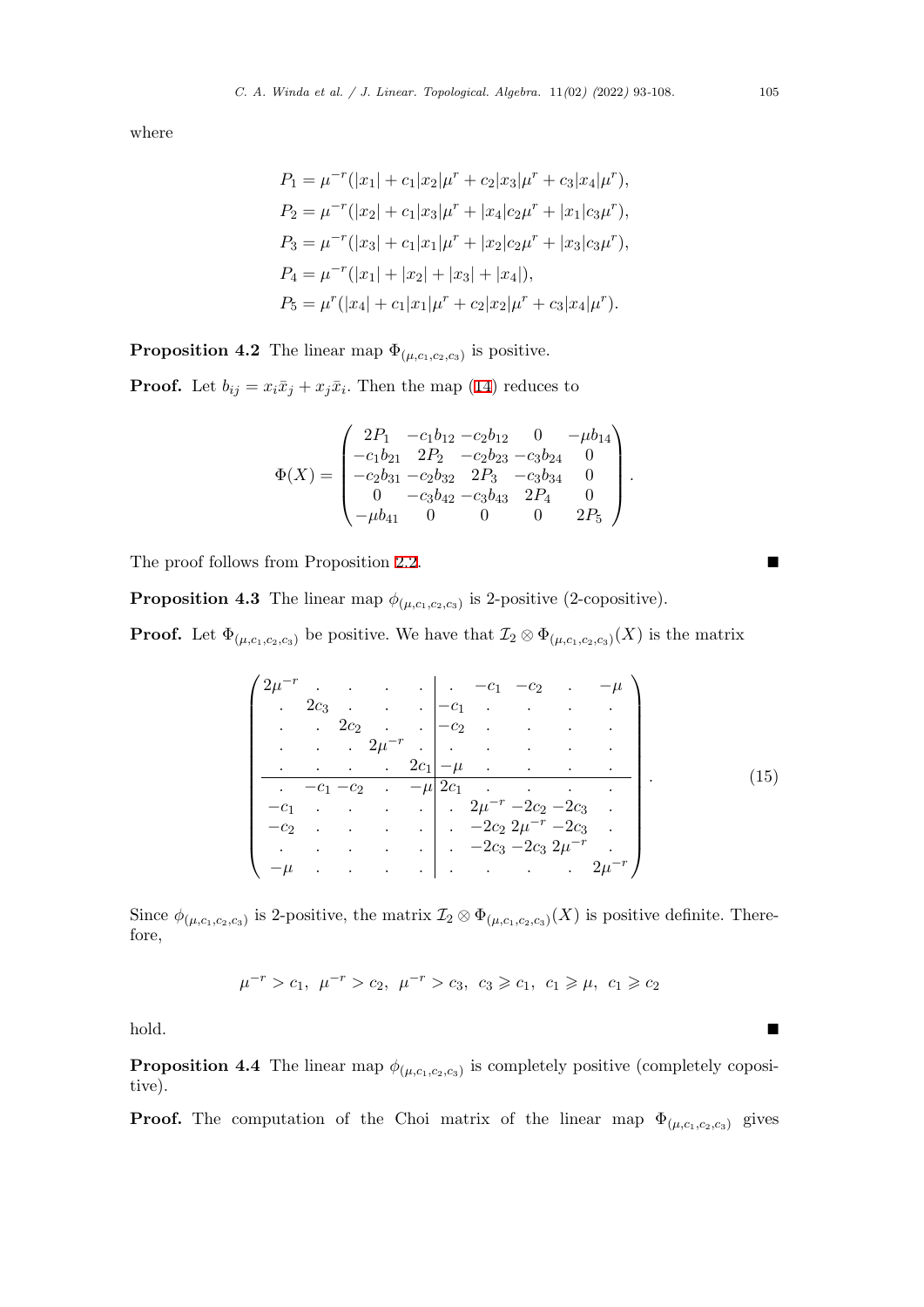$C_{\Phi_{(\mu,c_1,c_2,c_3)}}$  as

| $2\mu$           | 0        | 0               | 0              | $\Omega$ |          | $-c_1$              | 0                | 0              | 0                   | $\Omega$       | 0              | $-c_2$         | 0              | $^{(1)}$ | $\mathbf{\Omega}$ | 0               | $\Omega$         | $^{(1)}$    |          |
|------------------|----------|-----------------|----------------|----------|----------|---------------------|------------------|----------------|---------------------|----------------|----------------|----------------|----------------|----------|-------------------|-----------------|------------------|-------------|----------|
| $\left( \right)$ | $2c_3$   | 0               | $\overline{0}$ | 0        | $-c_1$   | $\theta$            | 0                | 0              | 0                   | $\Omega$       | 0              | $\Omega$       | $\theta$       | 0        | 0                 | 0               | ∩                | 0           |          |
| 0                | $\theta$ | 2c <sub>2</sub> | 0              | $\Omega$ | 0        | 0                   | $\overline{0}$   | $\theta$       | $\theta$            | $-c2$          | 0              | $\theta$       | $\overline{0}$ | 0        | 0                 | 0               | 0                | 0           | $\theta$ |
| 0                | $\theta$ | 0               | $2\mu$         | $\Omega$ | 0        | $\theta$            | 0                | 0              | 0                   | 0              | $\overline{0}$ | $\theta$       | 0              | 0        | $\Omega$          | 0               | 0                | 0           | 0        |
| 0                | $\Omega$ | 0               | 0              | $2c_{1}$ | 0        | 0                   | $\theta$         | $\theta$       | 0                   | 0              | $\theta$       | $\theta$       | $\theta$       | 0        |                   | $\theta$        | $\Omega$         | 0           |          |
| $\theta$         | $-c_1$   | 0               | 0              | $\theta$ | $2c_1$   | 0                   | 0                | $\theta$       | 0                   | 0              | $\theta$       | $\theta$       | $\overline{0}$ | 0        | $^{(1)}$          | $\theta$        | $\Omega$         | 0           | $\Omega$ |
| $-c_1$           | 0        | 0               | $\theta$       | $\Omega$ | $\theta$ | $2\mu$ <sup>-</sup> | 0                | 0              | $\Omega$            | 0              | $\theta$       | $-c_2$         | $\theta$       | 0        | $\Omega$          | 0               | 0                | $-c_3$      | $\Omega$ |
| $\theta$         | 0        | 0               | $\theta$       | $\theta$ | $^{(1)}$ | $\theta$            | $2c_3$           | 0              | 0                   | $\overline{0}$ | $-c_2$         | $\overline{0}$ | 0              | 0        | 0                 | 0               | 0                | 0           | $\theta$ |
| $\theta$         | $\theta$ | 0               | $\theta$       | $\theta$ | 0        | $\theta$            | $\theta$         | $2\mu^{-r}$    | $\theta$            | 0              | $\theta$       | $\theta$       | 0              | $\theta$ | 0                 | $-c_3$          | 0                | 0           | $\theta$ |
| 0                | 0        | 0               | $\theta$       | $\Omega$ | $\theta$ | $\theta$            | $\theta$         | $\theta$       | $2c_2$ <sup>1</sup> | 0              | $\Omega$       | $\theta$       | 0              | 0        | $^{(1)}$          | 0               | $\Omega$         | 0           | 0        |
| $\Omega$         | $\Omega$ | $-c_2$          | $\theta$       | $\theta$ | 0        | $\theta$            | $\theta$         | $\theta$       | $\theta$            | $2c_2$         | $\theta$       | $\theta$       | $\theta$       | 0        | 0                 | 0               | 0                | 0           |          |
| $\Omega$         | 0        | 0               | $\theta$       | $\Omega$ | 0        | 0                   | $-c2$            | 0              | $\left( \right)$    | $\Omega$       | $2c_1$         | $\theta$       | $\overline{0}$ | 0        | 0                 | 0               | $\theta$         | 0           | $\theta$ |
| $-c_2$           | 0        | 0               | $\theta$       | $\theta$ | 0        | $-c2$               | $\theta$         | $\overline{0}$ | 0                   | 0              | $\theta$       | $2\mu$         | $\overline{0}$ | 0        | 0                 | $\theta$        | $\Omega$         | $-c_3$      | 0        |
| $\Omega$         | 0        | 0               | $\theta$       | $\Omega$ | 0        | $\Omega$            | $\theta$         | $\overline{0}$ | $\Omega$            | 0              | $\theta$       | $\theta$       | $2\mu^{-r}$    | 0        | 0                 | 0               | $c_3$            | $\Omega$    |          |
| 0                | 0        | 0               | $\theta$       | $\Omega$ | $\Omega$ | 0                   | $\theta$         | $\theta$       | 0                   | 0              | $\theta$       | $\theta$       | 0              | $2c_3$   | $\left( \right)$  | 0               | $\left( \right)$ | 0           |          |
|                  |          |                 |                |          |          |                     |                  |                |                     |                |                |                |                |          |                   |                 |                  |             |          |
| 0                | 0        | 0               | $\theta$       | $-\mu$   | 0        | 0                   | $\theta$         | $\theta$       | 0                   | 0              | 0              | $\theta$       | 0              | 0        | $2c_3$            | 0               | $\theta$         | 0           | $\theta$ |
| 0                | 0        | 0               | $\theta$       | $\Omega$ | 0        | $\theta$            | $\boldsymbol{0}$ | $-c_3$         | 0                   | 0              | $\overline{0}$ | $\theta$       | $\theta$       | 0        | $^{(1)}$          | 2c <sub>2</sub> | 0                | 0           | $\theta$ |
| $\theta$         | 0        | 0               | $\theta$       | $\Omega$ | 0        | $\theta$            | $\overline{0}$   | $\theta$       | 0                   | 0              | $\overline{0}$ | $\theta$       | $-c_3$         | 0        | $^{(1)}$          | $\theta$        | $2c_{1}$         | 0           |          |
|                  | 0        | 0               | $\Omega$       | $\Omega$ | $^{(1)}$ | $-c_3$              | $\theta$         | $\theta$       | $\Omega$            | 0              | $\overline{0}$ | $-c_3$         | $\theta$       | 0        | 0                 | 0               | $\Omega$         | $2\mu^{-r}$ |          |

and

$$
aB-C^{*}C=\left(\begin{array}{cccccccc} 4c_{3}\mu^{-r} & 0 & 0 & 0 & -2c_{1}\mu^{-r} & 0 & 0 & 0 & 0 \\ 0 & 4c_{2}\mu^{-r} & 0 & 0 & 0 & 0 & 0 & 0 & 0 \\ 0 & 0 & 4\mu^{-2r} & 0 & 0 & 0 & 0 & 0 & 0 \\ 0 & 0 & 0 & 4c_{1}\mu^{-r} & 0 & 0 & 0 & 0 & 0 \\ -2c_{1}\mu^{-r} & 0 & 0 & 0 & 4c_{1}\mu^{-r} & 0 & 0 & 0 & 0 \\ 0 & 0 & 0 & 0 & 0 & 4\mu^{-2r} - c_{1}^{2} & 0 & 0 & 0 \\ 0 & 0 & 0 & 0 & 0 & 0 & 4c_{3}\mu^{-r} & 0 & 0 \\ 0 & 0 & 0 & 0 & 0 & 0 & 0 & 0 & 4\mu^{-2r} & 0 \\ 0 & 0 & 0 & 0 & 0 & 0 & 0 & 0 & 4\mu^{-2r} & 0 \end{array}\right).
$$

The matrix is positive when  $2\mu^{-r} > c_1$  and  $4c_3 \geq c_1$ .

$$
dU = 2c_2 \begin{pmatrix} 2c_1 & 0 & 0 & 0 & 0 & 0 & 0 & 0 & 0 \\ 0 & 2\mu^{-r} & 0 & 0 & 0 & 0 & 0 & -c_3 & 0 \\ 0 & 0 & 2\mu^{-r} & 0 & 0 & 0 & -c_3 & 0 & 0 \\ 0 & 0 & 0 & 2c_3 & 0 & 0 & 0 & 0 & 0 \\ 0 & 0 & 0 & 0 & 2c_3 & 0 & 0 & 0 & 0 \\ 0 & 0 & 0 & 0 & 0 & 2c_2 & 0 & 0 & 0 \\ 0 & 0 & -c_3 & 0 & 0 & 0 & 2c_1 & 0 & 0 \\ 0 & -c_3 & 0 & 0 & 0 & 0 & 0 & 2\mu^{-r} & 0 \\ 0 & 0 & 0 & 0 & 0 & 0 & 0 & 0 & 2\mu^{-r} \end{pmatrix}.
$$

 $dU \ge 0$  is positive when  $4\mu^{-r} > c_3$  and  $4c_1\mu^{-r} > c_3^2$ .

$$
aU-Y^*Y=\left(\begin{array}{cccccccc} 4c_1\mu^{-r}&0&0&0&0&0&0&0&0&0\\ 0&4\mu^{-2r}-c_2^2&0&0&0&0&0&-2c_3\mu^{-r}&-c_2\mu\\ 0&0&4\mu^{-2r}&0&0&0&-2c_3\mu^{-r}&0&0\\ 0&0&0&4c_3\mu^{-r}&0&0&0&0&0\\ 0&0&0&0&4c_3\mu^{-r}&0&0&0&0\\ 0&0&0&0&2c_4\mu^{-r}&0&0&0\\ 0&0&-2c_3\mu^{-r}&0&0&0&4c_1\mu^{-r}&0&0\\ 0&-2c_3\mu^{-r}&0&0&0&0&4\mu^{-2r}&0\\ 0&-c_2\mu&0&0&0&0&0&0&4\mu^{-2r}-\mu^2 \end{array}\right)
$$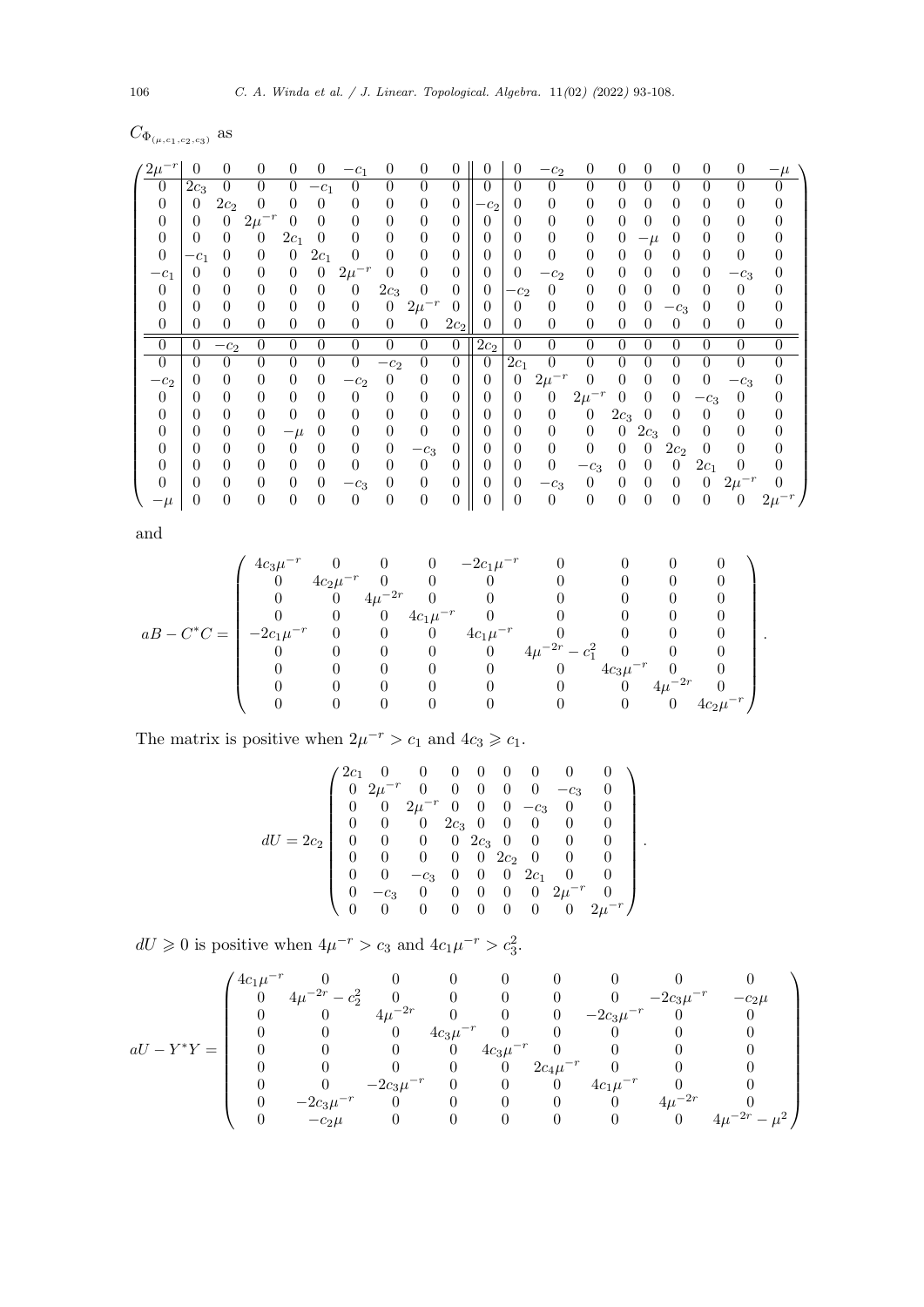is positive when  $2\mu^{-r} > c_2$ ,  $4\mu^{-2r} > c_2^2 + c_3^2$  and  $4\mu^{-2r} > c_2^2 + \mu^2$  holds.

$$
aU - Z^*Z = \left(\begin{array}{cccccccc} 4c_1\mu^{-r} & 0 & 0 & 0 & 0 & 0 & 0 & 0 & 0 & 0 \\ 0 & 4\mu^{-2r} - c_2^2 & 0 & 0 & 0 & 0 & 0 & -2c_3\mu^{-r} & 0 \\ 0 & 0 & 4\mu^{-2r} & 0 & 0 & 0 & -2c_3\mu^{-r} & 0 & 0 \\ 0 & 0 & 0 & 4c_3\mu^{-r} & 0 & 0 & 0 & 0 & 0 \\ 0 & 0 & 0 & 0 & 4c_3\mu^{-r} & 0 & 0 & 0 & 0 \\ 0 & 0 & 0 & 0 & 0 & 2c_4\mu^{-r} & 0 & 0 & 0 \\ 0 & 0 & -2c_3\mu^{-r} & 0 & 0 & 0 & 4c_1\mu^{-r} & 0 & 0 \\ 0 & -2c_3\mu^{-r} & 0 & 0 & 0 & 0 & 4\mu^{-2r} & 0 \\ 0 & 0 & 0 & 0 & 0 & 0 & 0 & 4\mu^{-2r} - \mu^2 \end{array}\right)
$$

is positive when  $2\mu^{-r} > c_2$  and  $4\mu^{-2r} > c_2^2 + c_3^2$  holds.

$$
U-TB^{-1}T^* = \begin{pmatrix} 2c_1 & 0 & 0 & 0 & 0 & 0 & 0 & 0 & 0 & 0 \\ 0 & 2\mu^{-r} & 0 & 0 & 0 & 0 & 0 & -c_3 & 0 \\ 0 & 0 & 2\mu^{-r} & 0 & 0 & 0 & -c_3 & 0 & 0 \\ 0 & 0 & 0 & 2c_3 & 0 & 0 & \frac{c_2\mu}{c_1+c_3} & 0 & 0 \\ 0 & 0 & 0 & 0 & 2c_3 & 0 & 0 & 0 & 0 \\ 0 & 0 & 0 & 0 & 0 & 2c_2 - \frac{1}{2}(c_2+c_3\mu^r) & 0 & 0 & 0 \\ 0 & 0 & -c_3 & 0 & 0 & 0 & 2c_1 - \frac{c_2^2}{c_1+c_3} & 0 & 0 \\ 0 & -c_3 & 0 & \frac{1}{2}c_3\mu^{r+1} & 0 & 0 & 0 & 0 & 0 \\ 0 & 0 & 0 & 0 & 0 & 0 & 0 & 0 & 0 & 0 \end{pmatrix}
$$

The minors of  $U - TB^{-1}T^*$  are nonnegative when the inequalities  $2\mu^{-r} > c_3$ ,  $c_1 \geq c_2$ and  $4c_1\mu^{-r} > c_3^2$  $\frac{2}{3}$  hold.

**Proposition 4.5** The linear map  $\Phi_{(\mu,c_1,c_2,c_3)}$  is decomposable.

<span id="page-14-0"></span>**Proof.** From Proposition 4.5,  $\Phi_{(\mu,c_1,c_2,c_3)}$  is 2-positive (2-copositive) and complete positivity is equivalent to complete copositivity. Observe that the sum of  $C_{\phi_{(\mu,c_1,c_2,c_3)}}$  in Proposition 3.4 and  $C^{\Gamma}_{\phi_{(\mu,c_1,c_2,c_3)}}$  in Proposition 3.5 is given by  $C_{\Phi_{(\mu,c_1,c_2,c_3)}}$ . That is,  $C^{\Gamma}_{\Phi_{(\mu,c_1,c_2,c_3)}} = C_{\phi_{(\mu,c_1,c_2,c_3)}} + C^{\Gamma}_{\phi_{(\mu,c_1,c_2,c_3)}}$  $C^{\Gamma}_{\Phi_{(\mu,c_1,c_2,c_3)}} = C_{\phi_{(\mu,c_1,c_2,c_3)}} + C^{\Gamma}_{\phi_{(\mu,c_1,c_2,c_3)}}$  $C^{\Gamma}_{\Phi_{(\mu,c_1,c_2,c_3)}} = C_{\phi_{(\mu,c_1,c_2,c_3)}} + C^{\Gamma}_{\phi_{(\mu,c_1,c_2,c_3)}}$ . Therefore,  $\Phi_{(\mu,c_1,c_2,c_3)}$  is decomposable with  $\phi_{1(\mu,c_1,c_2,c_3)}$  2-positive and  $\phi_{2(\mu,c_1,c_2,c_3)}$  2-copositive. ■

**Propositio[n 4](#page-7-0).6** Let be  $\phi$  linear map in  $\mathbf{B}(\mathcal{M}_n(\mathbb{C}), \mathcal{M}_m(\mathbb{C}))$  $\mathbf{B}(\mathcal{M}_n(\mathbb{C}), \mathcal{M}_m(\mathbb{C}))$  $\mathbf{B}(\mathcal{M}_n(\mathbb{C}), \mathcal{M}_m(\mathbb{C}))$ . If the matrix transpose of  $[\phi(x_{ij})]$  is equal to  $[\phi(x_{ji})]$ , then  $\phi$  decomposable.

**Proof.** Assume that  $\mathcal{M}_n \subset \mathbf{B}(\mathcal{S})$  for some Hilbert space  $\mathcal{S}$ . Let

$$
S = \left\{ \begin{pmatrix} x & 0 \\ 0 & x^T \end{pmatrix} \in \mathcal{M}_2(\mathbf{B}(\mathcal{S})) : x \in \mathcal{M}_n \right\},\tag{16}
$$

where *T* represents the transposition map with respect to some orthonormal basis in *S*. Then *S* is a self-adjoint subspace of  $\mathcal{M}_2(\mathbf{B}(\mathcal{S}))$  with the identity. One can observe that both  $[x_{ij}]$  and  $[x_{ji}]$  are in  $\mathcal{M}_k(\mathcal{M}_n)^+$  if and only if

$$
\begin{pmatrix}\n\begin{bmatrix}\nx11 & 0 \\
0 & x_{11}^T\n\end{bmatrix} \cdots \begin{bmatrix}\nx_{1k} & 0 \\
0 & x_{1k}^T\n\end{bmatrix} \\
\vdots \\
\begin{bmatrix}\nx_{k1} & 0 \\
0 & x_{k1}^T\n\end{bmatrix} \cdots \begin{bmatrix}\nx_{kk} & 0 \\
0 & x_{kk}^T\n\end{bmatrix}\n\end{pmatrix} \in \mathcal{M}_K(\mathcal{S})^+.
$$

*.*